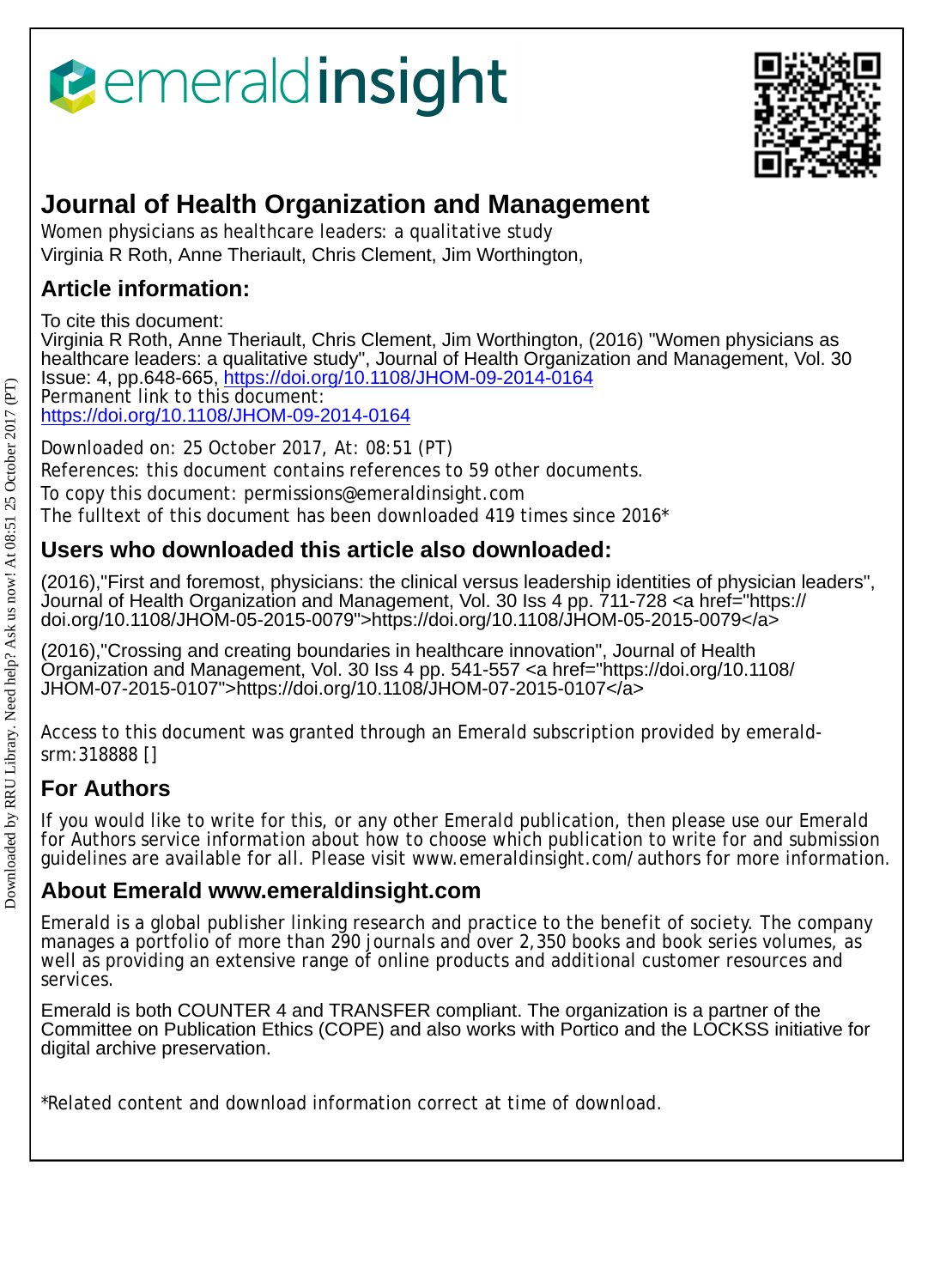**IHOM** 30,4

648

Received 26 September 2014 Revised 22 May 2015 27 August 2015 Accepted 28 August 2015

## Women physicians as healthcare leaders: a qualitative study

Virginia R. Roth

University of Ottawa, Ottawa, Canada and Department of Medical Affairs, The Ottawa Hospital, Ottawa, Canada Anne Theriault Faculty of Education, University of Ottawa, Ottawa, Canada Chris Clement

The Royal Ottawa Hospital, Ottawa, Canada, and Jim Worthington The Ottawa Hospital, Ottawa, Canada

#### Abstract

Purpose – The purpose of this paper is to explore the under-representation of women physicians in clinical leadership by examining the issue from their perspective.

Design/methodology/approach – The authors used large group engagement methods to explore the experiences and perceptions of women physicians. In order to capture common themes across this group as a whole, participants were selected using purposeful sampling. Data were analysed using a structured thematic analysis procedure.

Findings – This paper provides empirical insights into the influences affecting women physicians' decision to participate in leadership. The authors found that they often exclude themselves because the costs of leadership outweigh the benefits. Potential barriers unique to healthcare include the undervaluing of leadership by physician peers and perceived lack of support by nursing.

Research limitations/implications – This study provides an in-depth examination of why women physicians are under-represented in clinical leadership from the perspective of those directly involved. Further studies are needed to confirm the generalizability of these findings and potential differences between demographic groups of physicians.

Practical implications – Healthcare organizations seeking to increase the participation of women physicians in leadership should focus on modifying the perceived costs of leadership and highlighting the potential benefits. Large group engagement methods can be an effective approach to engage physicians on specific issues and mobilize grass-roots support for change.

Originality/value – This exploratory study provides insights on the barriers and enablers to leadership specific to women physicians in the clinical setting. It provides a reference for healthcare organizations seeking to develop and diversify their leadership talent.

Keywords Gender, Leadership, Healthcare, Women, Doctors

Paper type Research paper



Introduction

Across occupational sectors, including healthcare, organizations with a higher proportion of women in leadership have been shown to outperform their peers in areas of innovation, accountability, and financial outcomes (Desvaux et al., 2010; Joy et al., 2007). Studies have demonstrated that companies with few or no women in leadership rob themselves of a

Journal of Health Organization and Management Vol. 30 No. 4, 2016 pp. 648-665 © Emerald Group Publishing Limited 1477-7266 DOI 10.1108/JHOM-09-2014-0164

The authors gratefully acknowledge Lynn Davis for assistance in conceptualizing this study, the Ottawa Hospital Female Physicians Leadership Committee for support in conducting the study, Jack Kitts for organizational support, and Sonia Mullins-Forget and Ann Carisse for administrative support. There was no external research funding.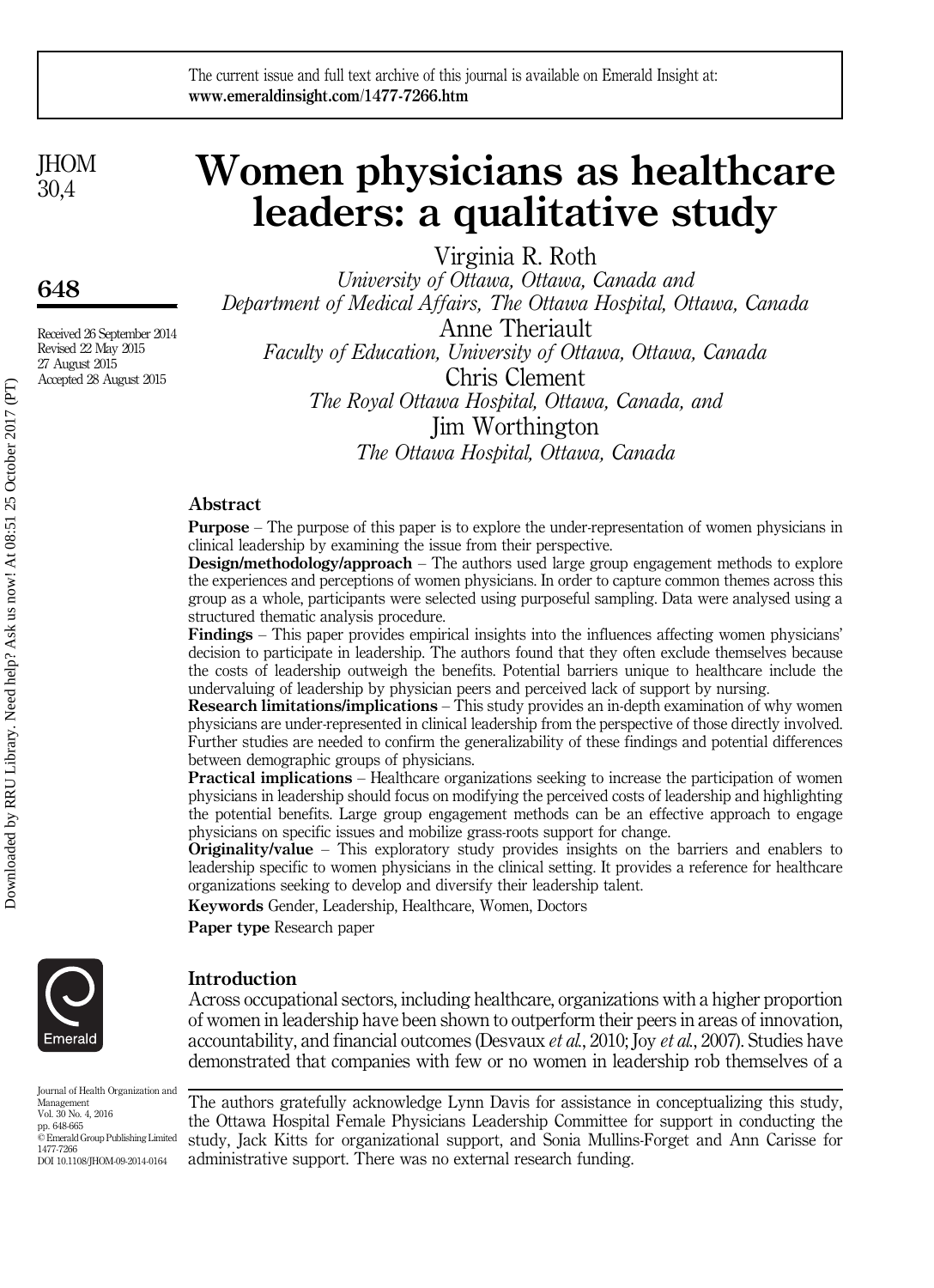competitive and innovative edge. For example, among 279 companies studied by McKinsey and Co. (Desvaux *et al.*, 2010), those in the top quartile in terms of women in leadership positions outperformed companies without women leaders by 41 per cent on average return on investment and 56 per cent on operating results. Nonetheless, women continue to be under-represented as leaders despite the known advantages of including women in leadership teams (Catalyst, 2011). A similar situation is found in medicine, where women comprise 50 per cent or more of medical school graduates, but only 13-15 per cent of Department Chairs in the USA and Canada and few of the medical directors on the UK's National Health System trust boards (American Association of Medical Colleges, 2014; National Physician Survey, 2007; Department of Health (UK), 2009; Elston, 2009).

The under-representation of women as leaders has been probed from many angles. From a psychosocial perspective, differences in expected roles and behaviours of men and women reinforced through socialization can impact career progression (Eagly, 1987; Eagly and Karau, 2002). For example, women's perceived role in assuming the burden of domestic responsibilities leads to a perceived conflict between work and family responsibilities and makes it less likely that they will be nominated for promotion (Heilman and Okimoto, 2008; Hoobler et al., 2009). With regards to gender and leadership, leadership styles have been dichotomized as masculine (competitive and authoritarian) or feminine (collaborative and relational) (Claes, 1999). Men are often seen as more competent (Heilman, 2001; Wood and Karten, 1986), more likely to be selected for leadership roles (Eagly and Karau, 1991), and more likely to be evaluated favourably for their leadership performance (Ridgeway, 2001; Rees and Garnsey, 2003; Martin, 1994). Men are expected to be more assertive and self-promoting, whereas women who emulate these behaviours may be perceived negatively for failing to conform to social expectations (Rudman, 1998; Bartels et al., 2008; Kolehmainen et al., 2014). Ridgeway asserts that these "constraining expectations" are the principle cause of the so-called glass-ceiling effect (Ridgeway, 2001).

Organizational culture can pose further barriers to the advancement of women. Organizational culture is broadly defined as the values, beliefs and principles held by its members, as shaped by history, norms, symbols, assumptions, language, and practices (Newman, 1995). In some instances, a gendered workplace culture may be visible (e.g. stereotypical roles, a gender hierarchy) (Rees and Garnsey, 2003; Itzin, 1995; Isaac, 2011). In other cases, the cultural influence may be more insidious. Examples include inflexible work practices, failure to value work-life balance, pressure to conform to expectations and norms, biased performance assessment criteria, and recruitment practices that favour selection of "prototypical" leaders (Shamir, 1995; Martin, 1994; Rees and Garnsey, 2003; Whitehead, 2001; Isaac *et al.*, 2014). Finally, workplace cultures that foster competition may find that women who value a collaborative approach exclude themselves (Newman, 1995; Fletcher, 1999).

Empirical studies have identified additional challenges for female physicians in academia. The coincident timing of the biologic clock and tenure clock is a recognized barrier to academic advancement (Schueller-Weidekamm and Kautzky-Willer, 2012; Martin, 1994). Women physicians have been described as less likely than men to value academic accomplishments (Buckley et al., 2000), and to have less self-confidence or leadership ambition (Crolla *et al.*, 2011; Pololi *et al.*, 2013). Gendered organizational cultures and pay inequities have also been described in the academic setting (Foster et al., 2000; Bickel et al., 2002; Westring et al., 2012; Yedidia and Bickel, 2001).

However, there is scant research examining the lack of women physicians in clinical leadership (Elston, 2009; Schueller-Weidekamm and Kautzky-Willer, 2012). This is

Women physicians as healthcare leaders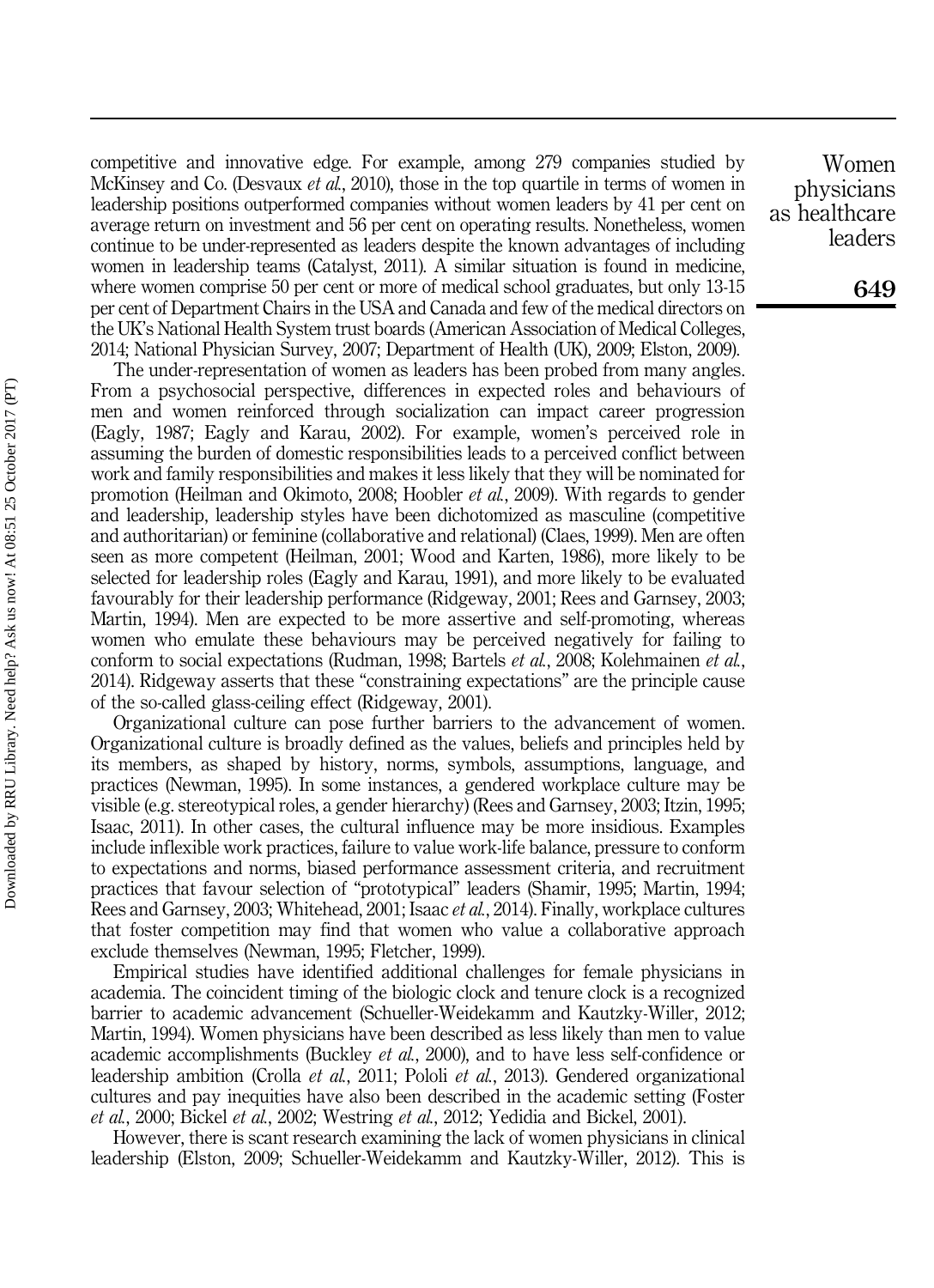becoming increasingly relevant as healthcare organizations strive to optimize healthcare delivery in the face of resource constraints. Physician leadership is critical to success as physicians have a unique understanding of the delivery of quality clinical care, and are generally seen as credible and influential (Martin and Waring, 2012). Furthermore, physicians drive a significant proportion of resource utilization within most healthcare systems with increasing demands for accountability (Forbes et al., 2004). In this context, physician leadership is defined broadly to encompass both formal and informal leadership roles. Physicians may assume a formal leadership or management role within a hierarchical structure with direct responsibility over people and/or resources. They may also assume informal leadership roles with varying degrees of influence over decision making, resource utilization, and accountability for the quality of healthcare delivery. As informal leaders, physicians lead by influence rather than authority (Martin and Waring, 2012).

Studies to date examining the sparse representation of women physicians in leadership have relied largely on mail-in or on-line surveys, expert opinion or interviews of current leaders, and have not been corroborated by an in-depth examination of the issue from the perspective of women physicians themselves. The advantage of qualitative research over surveys and interviews is the ability to capture nuances and subtleties that are deeply personal and subjective. The opportunity to probe and capture the rich detail of the internal experiences of a select group of women physicians will provide a more comprehensive understanding of what enhances and what undermines the development and expression of leadership potential from their perspective.

Our objective was to understand what prevents women physicians from taking on leadership roles in our healthcare organization by examining the salient elements in their understanding and experience of leadership.

#### Methodology

#### Setting

This study was conducted at a large, tertiary care, multi-site Canadian healthcare organization. Healthcare delivery is the joint responsibility of physician and administrative co-leads at the programme, departmental, and executive levels through a dyad management model (Zismer and Brueggemann, 2010). Physicians are independent practitioners with appointments at the hospital, and are reimbursed by the provincial healthcare system for clinical activities through a fee-for-service model. Stipends are provided for formal leadership positions, but compensation is not always equivalent to potential clinical earnings.

Of the 844 physicians with a primary hospital appointment, 30 per cent are women. At the time of this study, only seven of 54 (13 per cent) Department and Division Heads were women. Executive leaders requested an exploratory study into why women physicians were under-represented in clinical leadership and to understand how their participation could be increased.

#### Study design

We used a discovery-oriented approach to probe for data from the ground up, rather than a theory-driven approach which is used to confirm or expand on existing theories (Yeh and Inman, 2007). As the objective of this study was to explore the subjective leadership experiences and perceptions of women physicians, an inductive approach was better suited to answer the study's research question. We used the large group engagement methods described by Brown and Isaacs (Brown et al., 2005).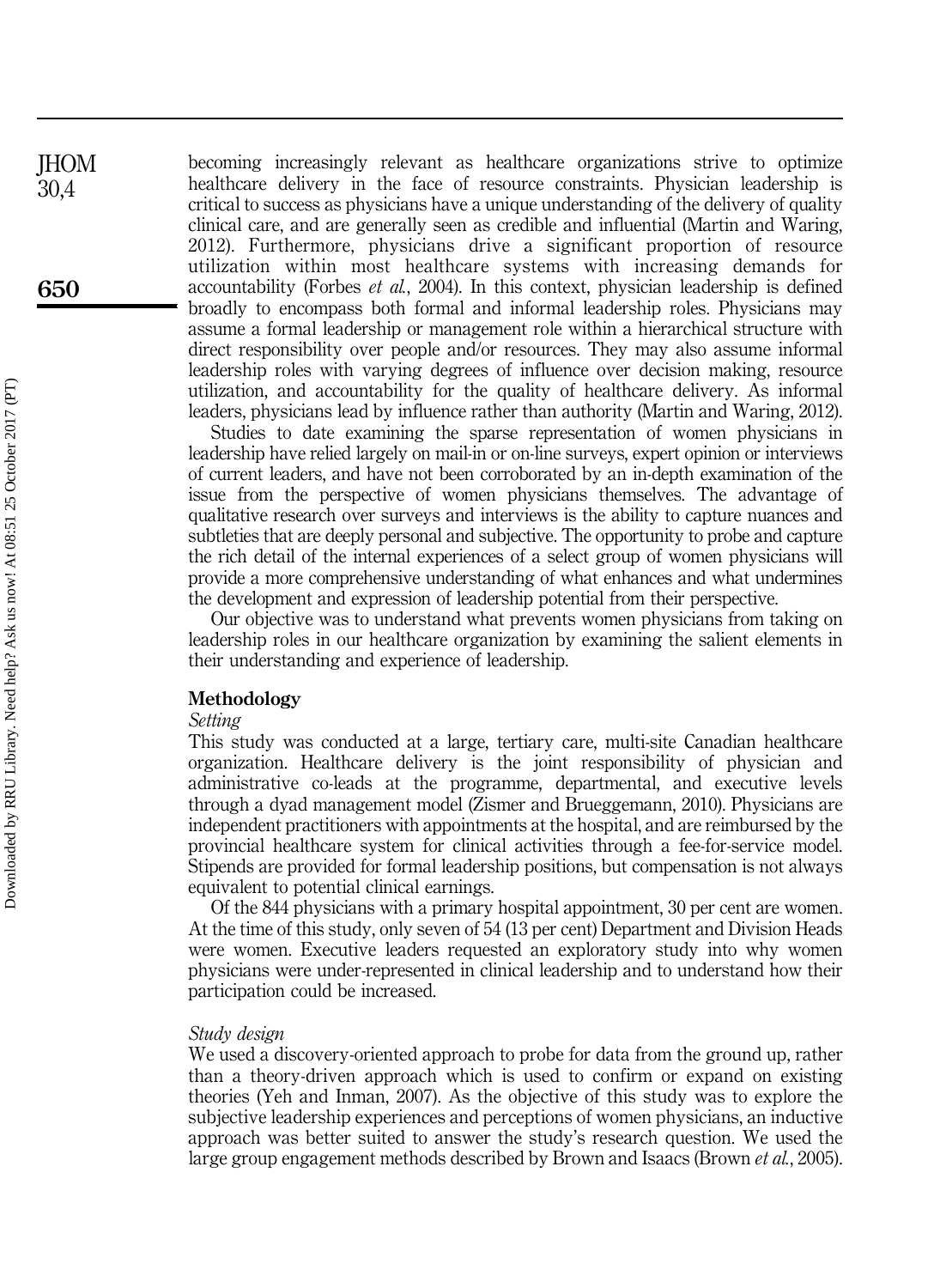This form of focus group discussion allows a large and diverse group of participants to learn from each other, develop a shared vision, propose common solutions (Axelrod, 2010; Holman and Devane, 1999).

#### Recruitment

We used the purposive, maximum variation sampling strategy described by Patton (2002), in order to capture the common leadership experiences of women physicians across our organization. In purposive sampling, individuals who can inform the phenomenon of central interest to the study are invited to participate. The strategy of maximum variation entails the selection of participants that vary along predetermined characteristics in order to ensure the data represent different perspectives on the problem, process, or event. In the current study, participants were recruited to represent key attributes of the population as a whole with respect to clinical specialty, age group, years of hospital affiliation, and leadership experience. The sample size was based on large group engagement methods whereby 10 per cent of the population of eligible participants is selected (Dannemiller Tyson Associates, 2000). The final number of participants was based on the capacity of the venue, ensuring the minimum sample size was achieved.

All women physicians with a primary appointment to our hospital were eligible to participate. Participants were recruited in three steps. First, a list of possible participants was selected, ensuring all clinical specialties, age groups, years of hospital affiliation, and leadership experience were represented. After confirming how many of these participants were able to attend, additional physicians were invited following the same process. Finally, the remaining five seats were offered to all eligible participants on a first-come, first-served basis to give all eligible physicians an opportunity to contribute.

#### Focus group structure

Participants were assigned to one of six concurrent focus groups; each group was comprised of five or six participants. Each focus group was designed as a maximum mixture of all participants, so that each person represented one of the demographic groups within the system as characterized in Table I (Dannemiller Tyson Associates, 2000), as well as diversity in leadership experience including formal (compensated)

| Overall                                                                                 | Women physicians <sup>a</sup><br>$n$ (% of all physicians)<br>252 (29.6) | Focus group participants<br>$n$ (% of women physicians)<br>35(13.9) |                  |
|-----------------------------------------------------------------------------------------|--------------------------------------------------------------------------|---------------------------------------------------------------------|------------------|
| Clinical specialty                                                                      |                                                                          |                                                                     |                  |
| Internal medicine                                                                       | 84 (30.0)                                                                | 12(14.3)                                                            |                  |
| Family medicine                                                                         | 34 (43.6)                                                                | 2(5.9)                                                              |                  |
| Obstetrics/Gynecology                                                                   | 40(52.6)                                                                 | 3(8.3)                                                              |                  |
| Anaesthesia/Critical care                                                               | 30(29.1)                                                                 | 2(7.7)                                                              |                  |
| Surgery                                                                                 | 15(9.9)                                                                  | 5(33.3)                                                             |                  |
| Mental health                                                                           | 16 (44.4)                                                                | 4(25.0)                                                             |                  |
| Radiological sciences                                                                   | 18 (24.7)                                                                | 4(22.2)                                                             |                  |
| Laboratory medicine                                                                     | 12(35.3)                                                                 | 1(8.3)                                                              | Table I.         |
| Emergency medicine                                                                      | 6(20.0)                                                                  | 1(16.7)                                                             | Demographic      |
|                                                                                         | Median (Range)                                                           | characteristics of                                                  |                  |
| Age (Years)                                                                             | 46.8 (30-71)                                                             | 44.9 (35-58)                                                        | women physicians |
| Length of hospital affiliation (Years)                                                  | $12(0-38)$                                                               | $10(0-26)$                                                          | and focus group  |
| <b>Note:</b> <sup>a</sup> Includes only physicians with full-time hospital appointments |                                                                          |                                                                     | participants     |

Women physicians as healthcare leaders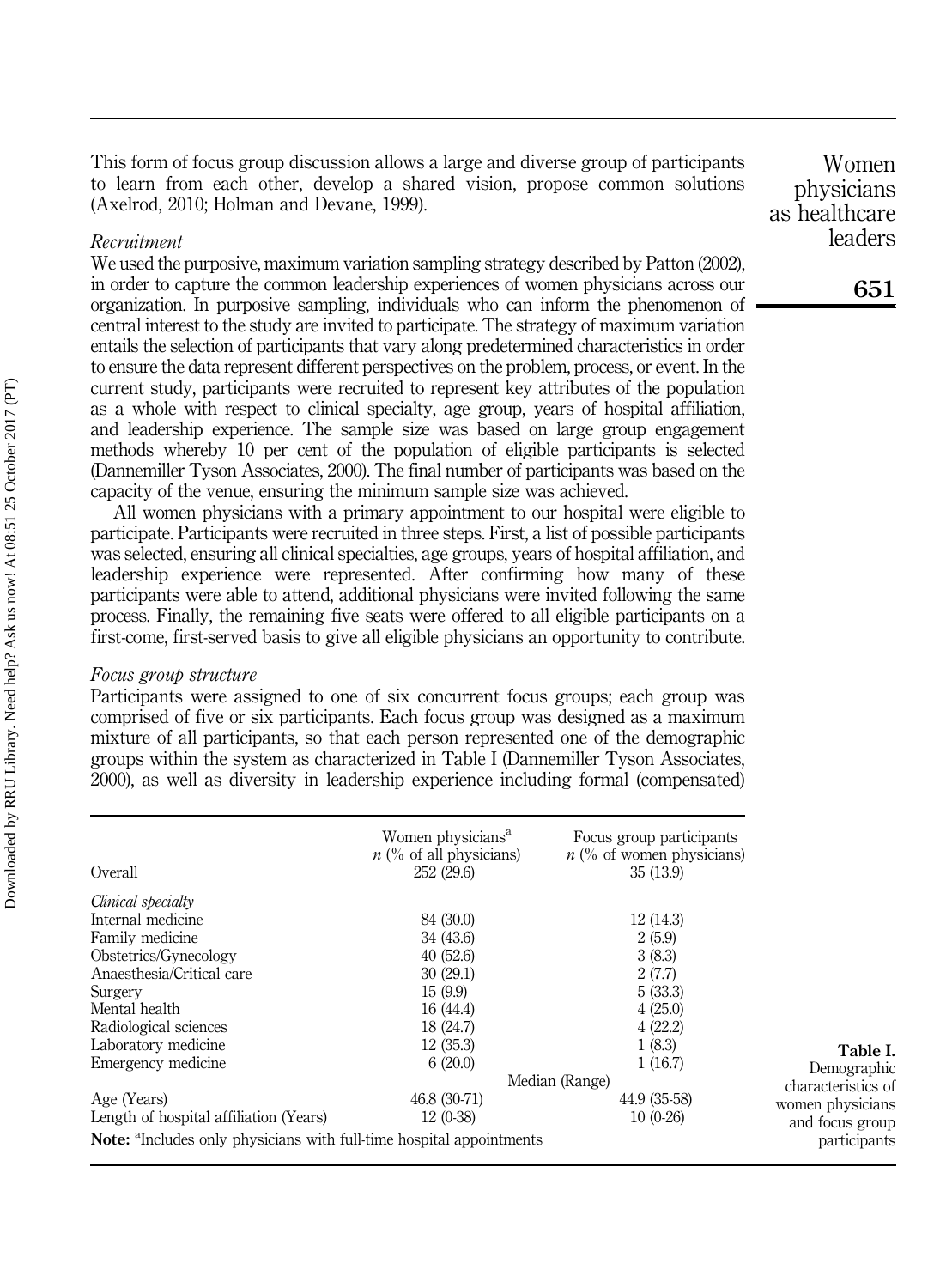leadership roles, informal/voluntary (uncompensated) leadership roles, and no leadership experience. This allows participants within each group to learn from each other, develop a shared understanding of the issues, and identify experiences that are common to women physicians as a whole (Axelrod, 2010; Eggers et al., 2002).

Each focus group was led by a facilitator with the support of a scribe. Facilitators were university-appointed professional counsellors and psychologists. Scribes were Masters and PhD students in psychology, trained in qualitative data capture and analysis. Facilitators and scribes received training on this research protocol and data collection procedures.

To facilitate small group discussion, we developed a preliminary set of open-ended interview questions around topics identified by the literature as important aspects of women in leadership (the Appendix). However, facilitators were instructed to encourage the participants to explore issues that they felt affected their leadership choices and not be constrained by the interview questions. Facilitators and scribes were paired and assigned to guide group exploration through one of four topics (the Appendix). Groups were provided one hour blocks to discuss each topic. After the hour exploration, the facilitator-scribe pairs rotated to another group until each group of participants was exposed to each of the four topics throughout the day.

#### Pilot study

A pilot study was conducted to obtain feedback on the semi-structured interview protocol. Four eligible participants who were unable to attend the event were selected for the pilot study. They represented different clinical specialties, age groups, and leadership experience. They were asked to provide feedback on the clarity of the questions, whether the questions inspired them to talk about leadership and their experiences, and whether anything was missed. Their feedback was used to better prepare the facilitators for the event and to make minor changes to the interview protocol.

#### Data collection procedures

Because audio-recordings were not practical in a setting of multiple simultaneous group discussions occurring in the same room (i.e. noise), scribes were assigned to keep a written record of the exchanges and disclosures occurring within the groups. As the scribes were trained in qualitative analysis, they were able to capture and transcribe the salient elements of the discussion, and interpret the data in vivo using the participants' own language. While verbatim recording was at the scribes' discretion, there was ongoing communication among the participants and the scribes to ensure the recorded data accurately represented the views of the participants. As such there was an immediate and ongoing member check: the scribes used flip-charts to capture the data so that participants could see, and correct or clarify as needed, the data as they were being captured. Each focus group ended with a short period of feedback and presentation of a summary where participants were invited to clarify and correct the data that were recorded.

#### Data analysis procedures

A systematic and structured thematic analysis was conducted according to the procedures described by Braun and Clarke (2006, 2012). This data driven analysis (as opposed to theory-driven analysis) method identifies patterns and themes across the dataset using a step-by-step inductive approach.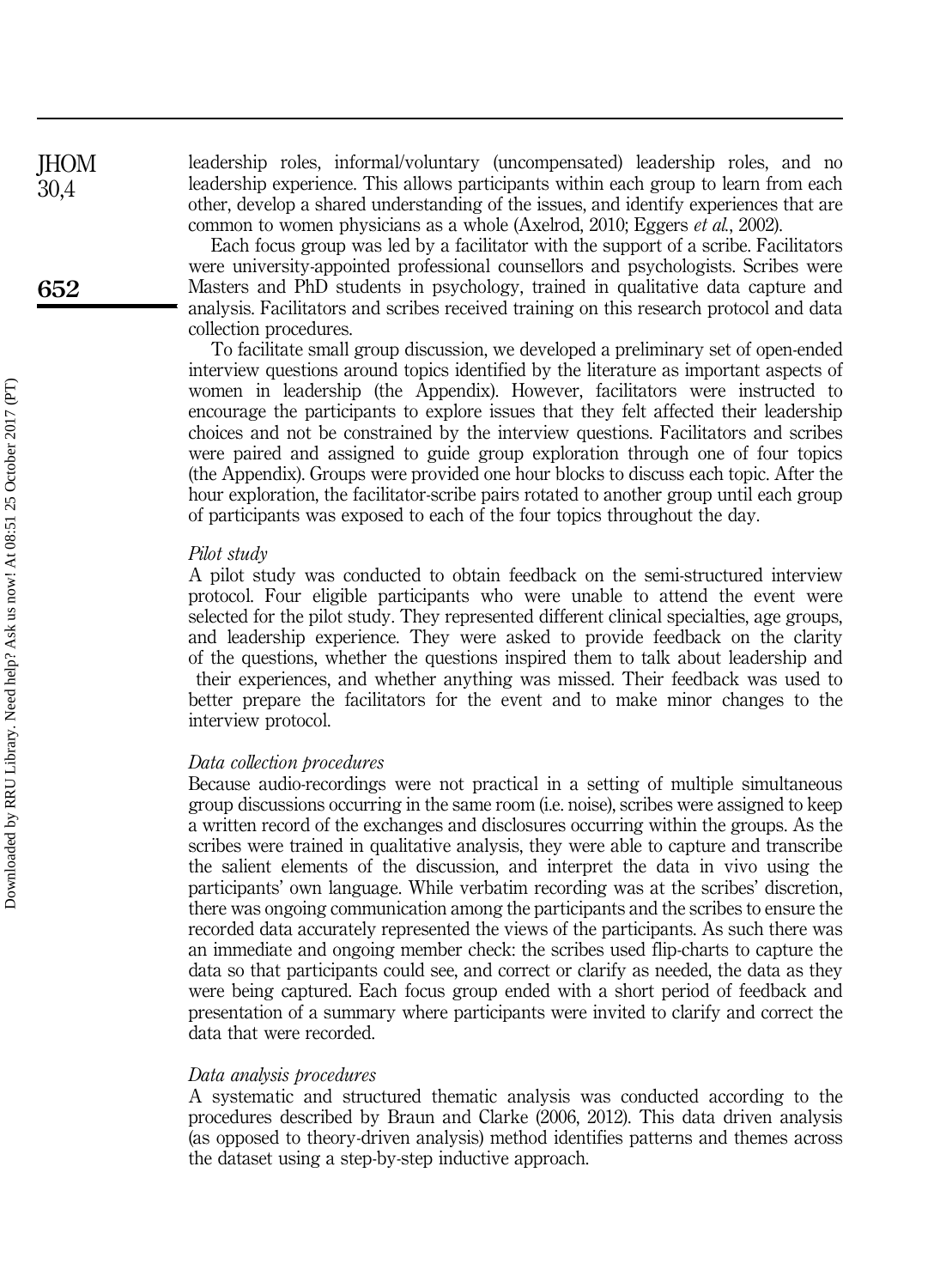Step 1 – familiarizing oneself with the data: the primary author familiarized herself with the data by transcribing verbal data and immersing herself in the data to the point where she was familiar with the depth and breadth of the content.

Step 2 – generating initial codes: the primary author identified the most basic elemental codes (words or phrases that represent the most basic elements of the raw data) which are at a higher level of abstraction than the raw data and involve some interpretative and inductive work. The codes organize the data into groups. An example of this coding process is represented in Table II. The second author audited these initial codes and provided feedback; the final decision to adjust codes was made by the primary author.

Step 3 – searching for themes: the primary author grouped the codes together into potential themes (patterns found in the data) and subthemes using an inductive ("bottom up") approach whereby analysis is driven by the data (Braun and Clarke, 2006, 2012).

Step 4 – reviewing themes: these potential themes were then reviewed and refined to the point where each theme was internally coherent and there were identifiable distinctions between themes. The themes were then organized into an initial thematic table which was verified by the second author.

Step 5 – defining and naming themes: themes were named by the primary author and distinct definitions for each theme were created. Each theme was analysed separately and within the context of the overall thematic structure.

Step 6 – producing the report: in this final stage of the analysis, the primary author adjusted the thematic structure as necessary to provide a clear and coherent representation of the data and prepared a report outlining the conceptual ordering (themes and subthemes) along with examples.

#### Trustworthiness

The following strategies were used to improve the trustworthiness of data interpretation.

Member checking. As our objective was to understand the perspective of women physicians, we used member checking to gain feedback on how well the data collection and interpretation reflected this perspective. Member checking occurred in three steps: first, during data collection as participants corrected or clarified the data being captured on flip-charts; second, at the end of each focus group as facilitators and scribes reflected back a summary of the discussion for participant feedback; and third, following data analysis when we solicited participant feedback on our interpretation of the data to ensure that the resulting thematic structure and report reflected the thoughts, feelings, opinions, and intentions disclosed by the focus group members.

We invited participants to review the draft report with the following questions in mind: do the findings capture and accurately represent my position/opinion? If so, how?

| Verbatim example                                                                                                                                                                                             | Initial code                         | Subtheme | Theme                                                                                                                                                                                                           |                                                                                 |
|--------------------------------------------------------------------------------------------------------------------------------------------------------------------------------------------------------------|--------------------------------------|----------|-----------------------------------------------------------------------------------------------------------------------------------------------------------------------------------------------------------------|---------------------------------------------------------------------------------|
| Often it appears that individuals<br>in leadership positions have been<br>handpicked, or the result of<br>"who knows who"<br>It sometimes seems the decision was made<br>even before there were any meetings | Selection<br>transparency of leaders |          | Recruitment Organizational factors<br>process lacks and selection Definition: participants'<br>perceptions of the impact of<br>the organizational culture on<br>their willingness to assume<br>leadership roles | Table II.<br>Example of<br>themes, subthemes,<br>and coding of<br>verbatim data |

Women physicians as healthcare leaders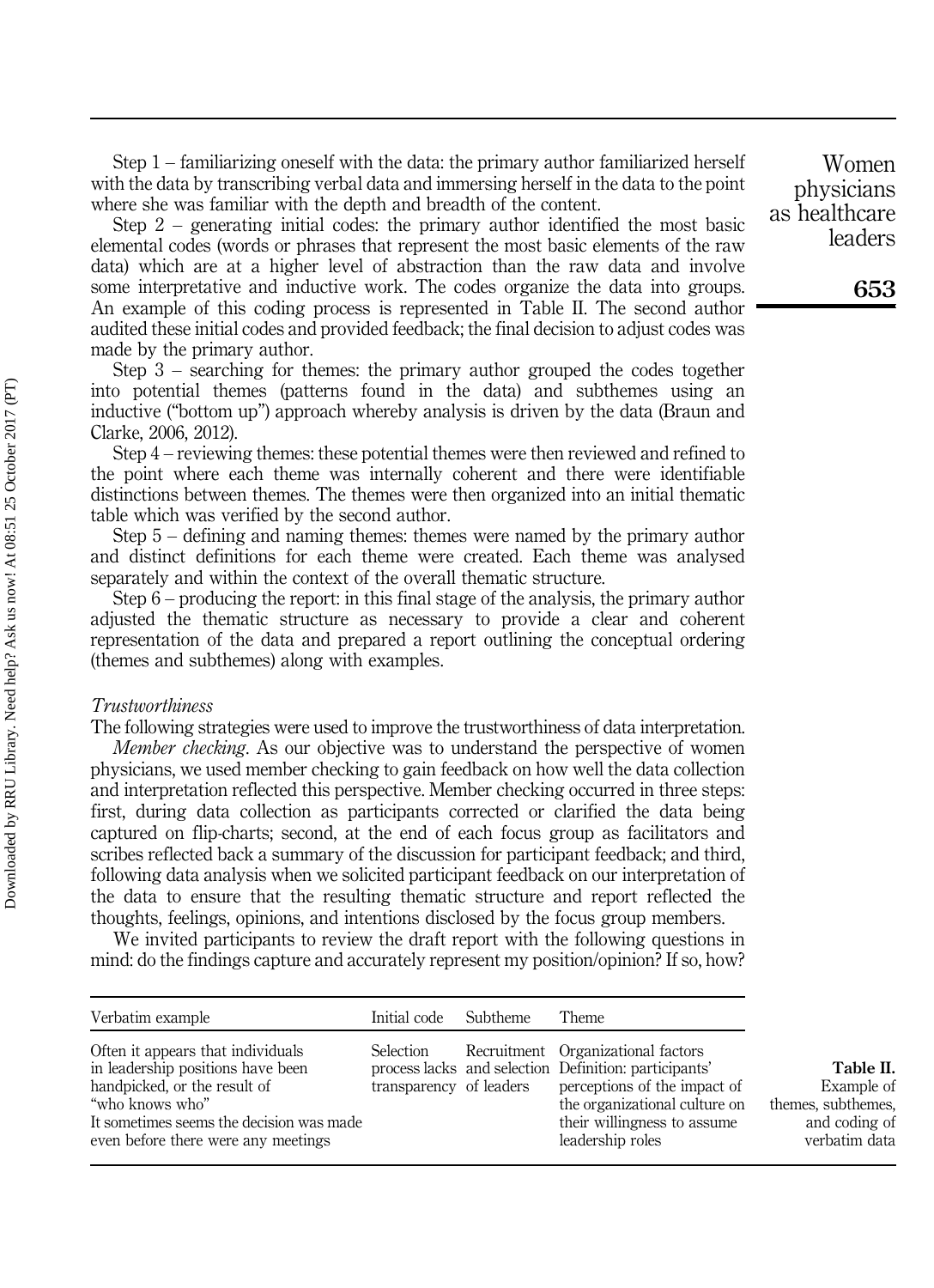If not, why not? Feedback was collected by e-mail. Overall, participants agreed that the results of the data analysis accurately represented their views. Five participants proposed a clarification or increased emphasis of a specific concept; these comments were incorporated into the final conceptual scheme. **IHOM** 30,4

> Auditing. The data analysis conducted by the primary author was audited by the second author at two points: after generation of the initial codes; and after development of the initial thematic structure. The intent of the auditing was to promote consistency in the analytic process and identify potential bias of a single investigator.

#### Ethics approval and informed consent

This study was approved by the institution's research ethics board. Informed consent was obtained in written form prior to the focus groups. The data were collected without identifying information so that specific data could not be paired with individual respondents. The data and informed consent forms were kept under lock and key in the researchers' office.

#### Results

Of the 252 eligible women physicians, 35 (14 per cent) participated. All clinical specialties and leadership experience were represented (Table I). The median age of participants was 45 (range 35-58) years, with an average length of appointment of ten (range 0-26) years. Participants had diverse leadership experience: 15 (43 per cent) had formal leadership roles, nine (26 per cent) had informal leadership roles, and 11 (31 per cent) had no leadership experience.

#### Thematic analysis

The analysis yielded three themes and multiple subthemes, representing a common understanding of the barriers and opportunities for leadership in the participants' context. The themes are: (I) individual factors influencing female physician leadership; (II) organizational factors influencing female physician leadership; and (III) leadership support, development, and systemic correctives. These themes were interrelated. However, for ease of presentation they are presented as discrete elements. The themes and subthemes are briefly described below with a brief exploration of the categories that gave rise to each theme, along with select verbatim and paraphrased examples. The findings are summarized in Figure 1.

#### Theme I: individual factors that influence women in medical leadership

This theme reflects how participants perceive and define leadership, whether they see themselves as leaders, and their leadership aspirations and challenges. There were three subthemes: (A) definition of a leader; (B) self as a leader; and (C) challenges to women assuming leadership roles.

Subtheme A: definition of a leader. Participants expressed how they would define a leader, and the qualities and roles of a leader. They were neither compelled nor constrained by conventional notions of leadership. One participant observed: "The title does not make the leader: someone may have a leadership position but not really be a leader, and some assume leadership positions without the official title". They identified leadership roles in different contexts within their personal and professional lives and recognized that they were leaders by virtue of being physicians. They enumerated the qualities of a good leader as being competent, having integrity, being visionary not reactionary, and being connected to others. Critical functions of leadership were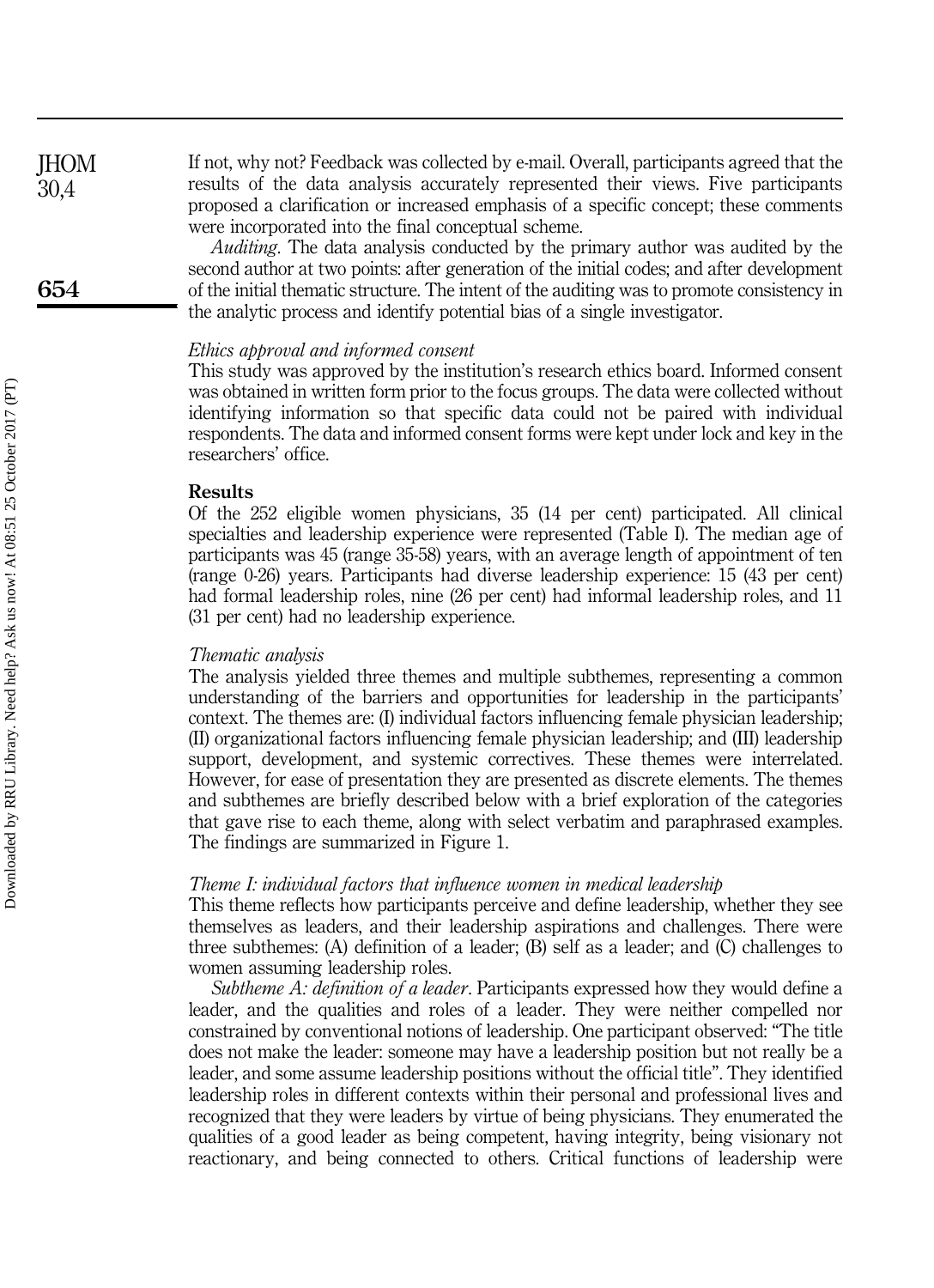

squarely centred on others, including the need to nurture, empower and motivate others and to build consensus.

Subtheme B: self as a leader. This subtheme explores participants' perception of themselves as current or future leaders. When asked if they saw themselves as leaders, one responded: "God no – I see myself as a collaborator, not telling people what to do". Another stated, "I would prefer to have respect or be considered an expert". Those participants involved in leadership activities viewed leadership as positive and motivating, while those not involved in leadership held an uninviting view of leadership as burdensome, lonely, and not worthy of the perceived temporal sacrifices.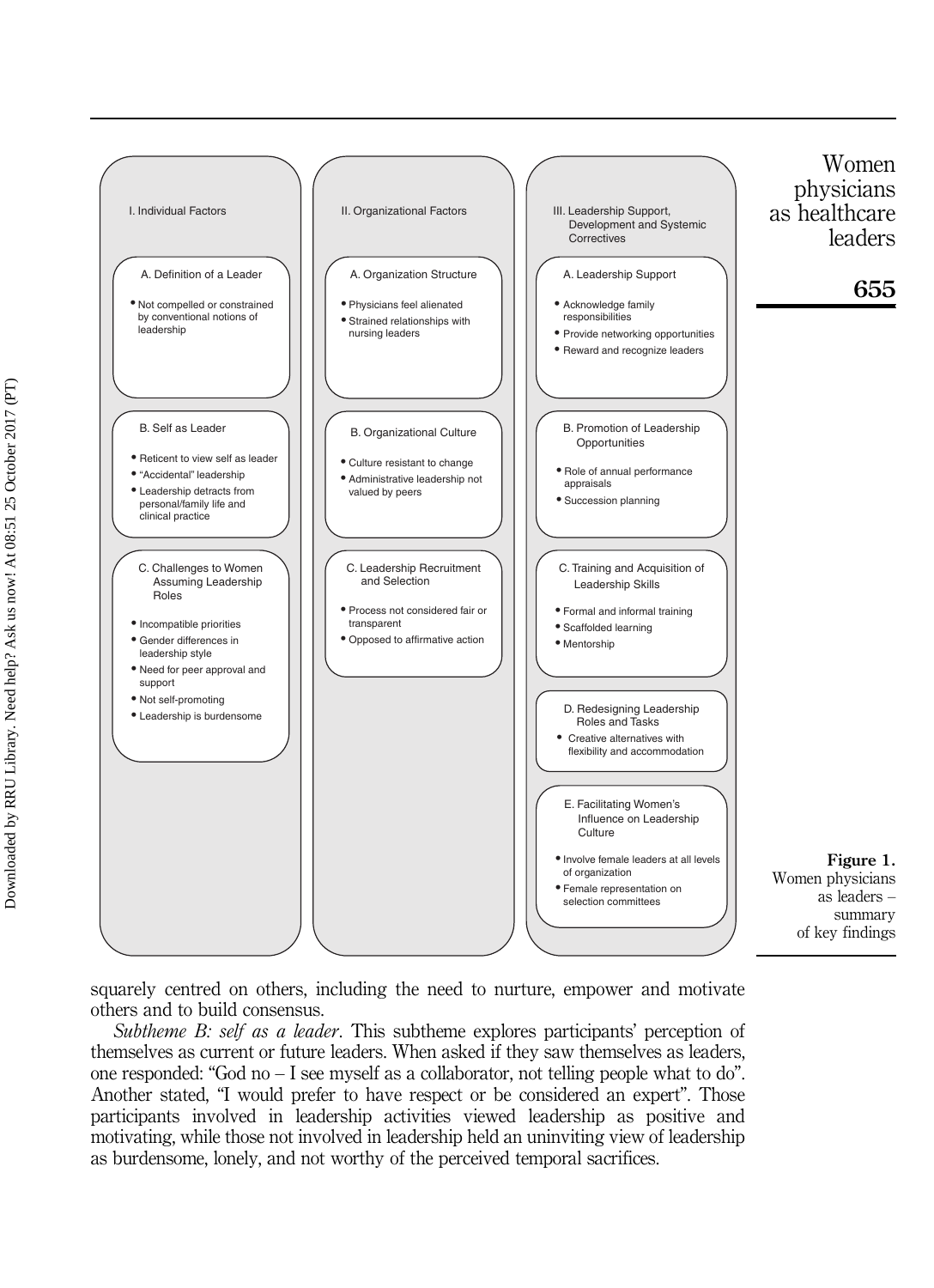Participants that were involved in leadership activities were influenced by accidental or utilitarian factors. For accidental leadership, the description was one of gradually filling needs instead of a deliberate and self-interested pursuit of power. One described her participation in leadership this way: "It just kind of happened". In contrast, the utilitarian leader was driven by a desire to fulfil others' unmet needs or doing the greatest good for others. One saw leadership as "My responsibility to serve the greater good". Among the strongest motivating factors were a sense of purpose and an inherent desire to make a contribution.

While acknowledging its value, most participants perceived leadership as costly. This sentiment received a very strong endorsement. The most important cost identified was time taken away from their personal and family lives. As one participant said: "I value leadership but not at the expense of work-life balance". Another important cost was time away from their clinical practice. One participant observed that "The higher you go, the less you see patients". Another explained her perspective on the clinical costs of leadership this way: "You have to give up clinical time and commit to leaving something behind. We spent years getting these skills so it's a big risk". When they measured what they felt they needed to sacrifice against the gains of assuming leadership roles, they perceived that the cost most often outweighed the benefits.

Subtheme C: challenges to women assuming leadership roles. Several challenges were expressed with regards to women assuming leadership roles. Participants place a premium on their time, family contribution, satisfaction outside of work, and a collaborative working environment. They view these priorities as being incompatible with leadership roles as they are currently structured. One participant observed:"It is a question of different values. Women value collaboration over competition for the most part".

Participants recognized that challenges around the time demands of leadership and the desire for fulfilment in life outside of work are faced by both men and women in the younger generations who refuse to subscribe to what they perceived as the old culture of "my life is my work". They perceived a shift in work-related values where it is not the person that accommodates to the work demands, but the work functions are selected to fit the desired lifestyle.

Participants maintained that the challenges of incompatible priorities were more generational than gender related. Nonetheless, they acknowledged that women often take a greater proportion of family responsibilities than their male counterparts and that these responsibilities compete with career aspirations for their time. They also perceived some innate differences in leadership styles between genders, suggesting that women are more reflective, perfectionistic, collaborative, and protective of their time, but less likely to delegate, define boundaries around their responsibilities, promote themselves, or ask for help.

Participants were highly sensitive to their peers' perception of them pursuing leadership opportunities and whether they might be seen as depriving others of the opportunity. One participant observed that "Women will self-sacrifice because they don't want to take training opportunities away from others". Women may be reluctant to assume leadership roles that others want because they "don't want to step on any toes". They acknowledged that colleagues may have to cover their absences for leadership responsibilities or training. The notion that pursuing their own leadership aspirations could adversely affect their colleagues was a deterrent.

There was fear of rejection among those who self-identify for a leadership position. If rejected, they are less likely to consider future leadership opportunities. As aptly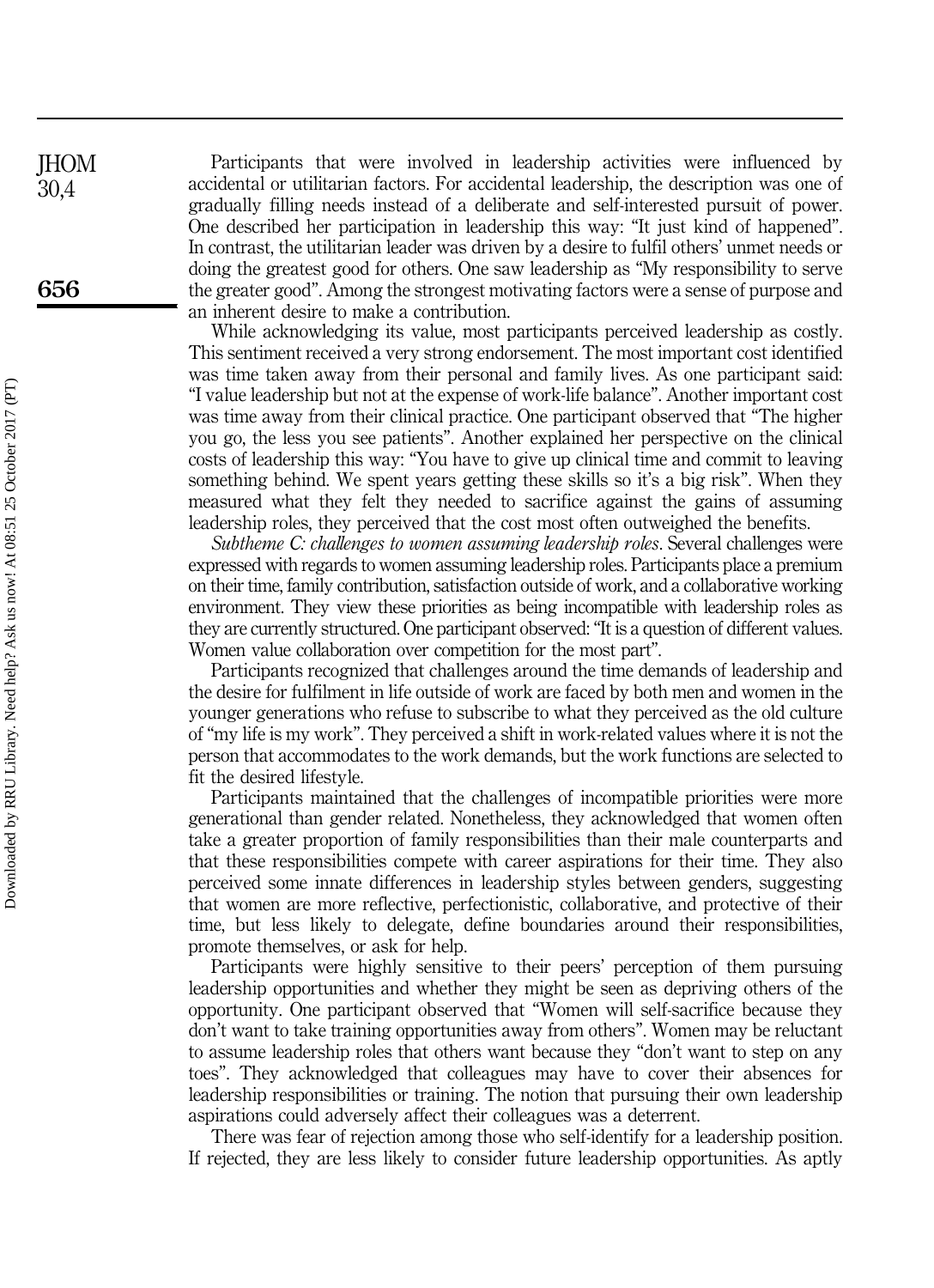stated by one participant: "We need support from others because some will not self-identify for a position and for those who do and get rejected at the first try, they might not want to nominate themselves for subsequent positions".

On the whole, participants perceived that to be a leader in their current work context would be burdensome and unrewarding. They felt leaders are alienated, lack control over their time, are expected to be available 24/7 without reprieve, and are under-recognized. As stated by one participant: "There aren't a lot of venues to identify and reward good leaders; it's not recognized at all". Generally, the qualifiers used to describe their understanding of leadership were unfavourable. One participant asked: "Why on earth would you want that position?"

#### Theme II: organizational factors that influence women in leadership

This theme reflects participants' perceptions of the impact of the organizational structure, culture, and practices on their willingness to assume leadership roles. The main subthemes were: (A) organizational structure; (B) organizational culture; and (C) leadership recruitment and selection.

Subtheme A: organizational structure. On the whole, participants appeared to have little knowledge of organizational leadership within their context and expressed a sense of alienation. One participant commented that she "can't understand the structure or what people do. Don't feel like we have part in the corporate structure. It is very top down". They expressed a desire to be viewed as stakeholders in decision making and to engage in bi-directional communication with hospital administrators. As suggested by one participant: "Allow us to give upwards feedback instead of just being told what is happening".

The fact that most women in hospital leadership are nurses seemed to create tension. One participant observed that "There is a lot of head butting between nurses and physicians. We don't feel a commonality of goals and values. This is critical because nurses are in leadership roles. There is an imbalance between physicians and nurses". Participants felt that many nurse leaders do not understand their needs, respect their time, or facilitate physician participation. Nonetheless, they observed that nurses seem to have a model that works in promoting female leadership, and that physicians could learn from the nursing model.

Subtheme B: organizational culture. Participants perceived an organizational culture that is resistant to change. One participant felt that "the structure wants to continue with its autocratic style because of the fear of change". They perceived a lack of both gender and cultural diversity and felt that more intentional inclusion of different types of leaders would result in a healthier organization. One participant suggested that "the organization needs to recognize the value of gender diversity and the different leadership styles".

They believed that most physicians see little value in hospital administrative leadership as illustrated by the following verbatim comments: "Administrative positions are generally not honourable or prestigious positions, and thus there is little appeal. They are seen as being obligated to the hospital administration and not to the medical staff". "They are seen as individuals who have lost touch".

Subtheme C: leadership recruitment and selection. Participants expressed a desire for a transparent, formal selection strategy, and clear advertisement of leadership opportunities. Many described the selection process for leadership positions as subversive and politicized, selecting for those who are most visible rather than those

Women physicians as healthcare leaders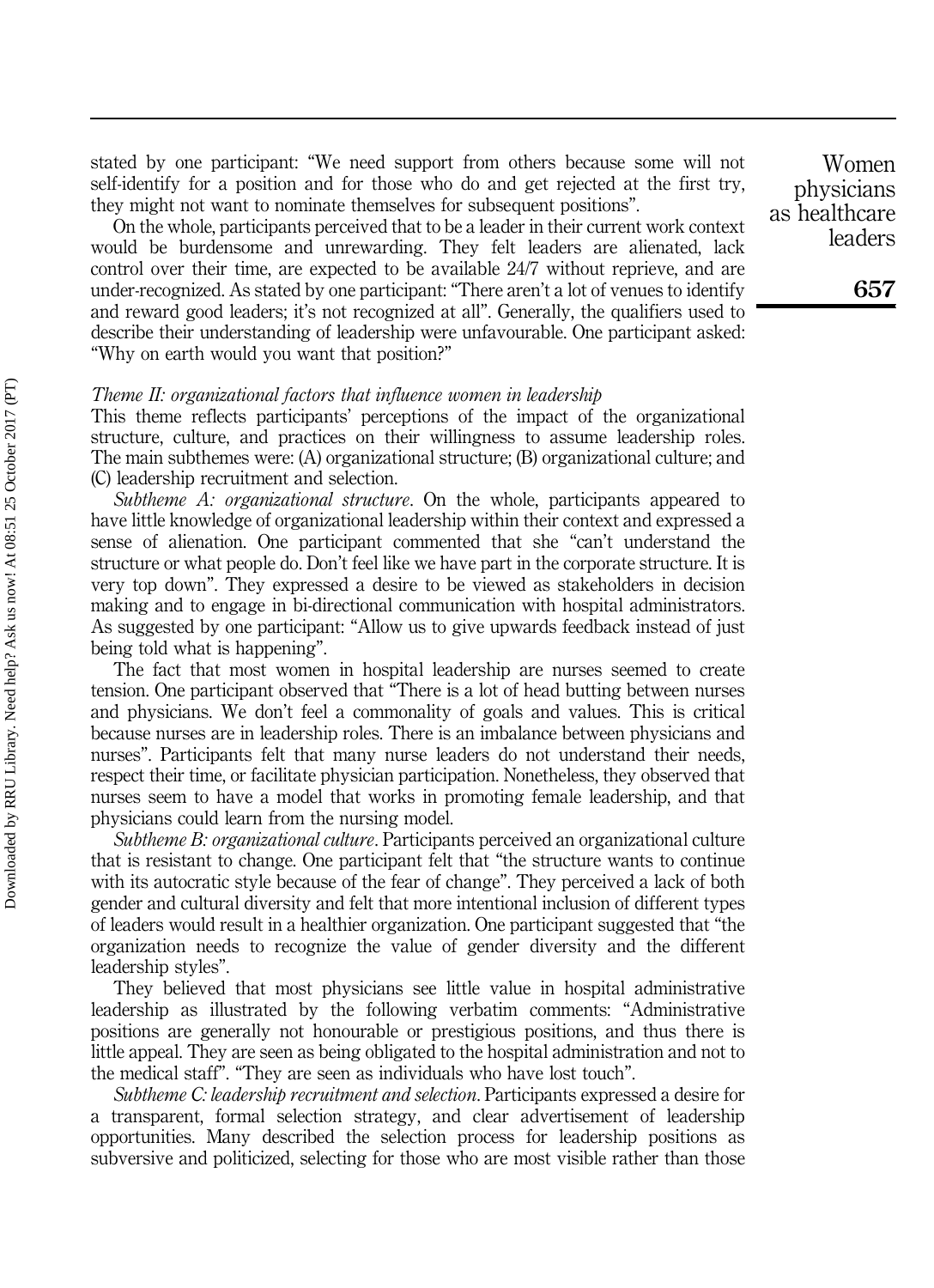most qualified. Verbatim comments expressing this sentiment include the following: "The current process selects for the one who puts the time in – visible time spent". "It's the result of who knows who" or "being in the right place at the right time".

They generally lacked knowledge of how to express their leadership interests. They would welcome a concerted effort to make them more aware of opportunities. They perceived that women physicians are less likely to step up naturally to assume or pursue leadership positions, though many would consider such roles if asked. While they welcomed proactive measures to support women physicians, they absolutely decried any affirmative action measures. They wanted to be nominated for leadership because they are seen a capable candidates, not because they are women. This sentiment was strongly expressed in terms of not using gender as a "trump card" or being subjected to "tokenism".

#### Theme III: leadership support, development, and systemic correctives

While Theme II describes organizational structure, culture, and practices that adversely impacted participants' involvement in leadership, Theme III captures their recommendations to address these factors. These were themed as: (A) leadership support; (B) promotion of leadership opportunities; (C) training and the acquisition of leadership skills; (D) redesigning leadership roles and tasks; and (E) facilitating women's influence on leadership culture.

Subtheme A: leadership support. Participants expressed a desire for a supportive structure to ease the pressures of leadership. This could be improved considerably by a culture that encourages both men and women to make their families a priority. In the words of one participant: "In order for me to value being a leader there needs to be a change in culture to acknowledge family responsibilities as a part of my life". Practical recommendations included parental leave policies, providing access to day care, more administrative support and on-site office space. Participants indicated that departmental support is crucial to providing the clinical coverage that would allow them to attend leadership training and become more involved in leadership activities. While protected time is often allocated for research activities, leadership development was not perceived as a priority in many departments.

Participants valued networking opportunities "so that you don't feel alone and learn what works for others". Although they were not primarily motivated by financial considerations, they requested making compensation more equitable for those who give up clinical time to shoulder leadership responsibilities. Finally, they recommended formal recognition as a demonstration of support.

Subtheme B: promotion of leadership opportunities. Participants requested more transparency around the roles, qualifications, expectations, and evaluation criteria of formal leadership positions. An annual performance appraisal with their own leader was recommended as a way to identify leadership strengths and opportunities for development. They would welcome an opportunity to learn more about various leadership roles to assess whether they would be a good fit. They identified succession planning as a responsibility of current leaders.

Subtheme C: training and the acquisition of leadership skills. While participants identified that some leadership qualities are inherent, they acknowledged that many key leadership skills are acquired through training and experience. Participants endorsed the importance of both formal training as well as being "immersed in the role" to gain skills through practical experience. They recommended identifying entry level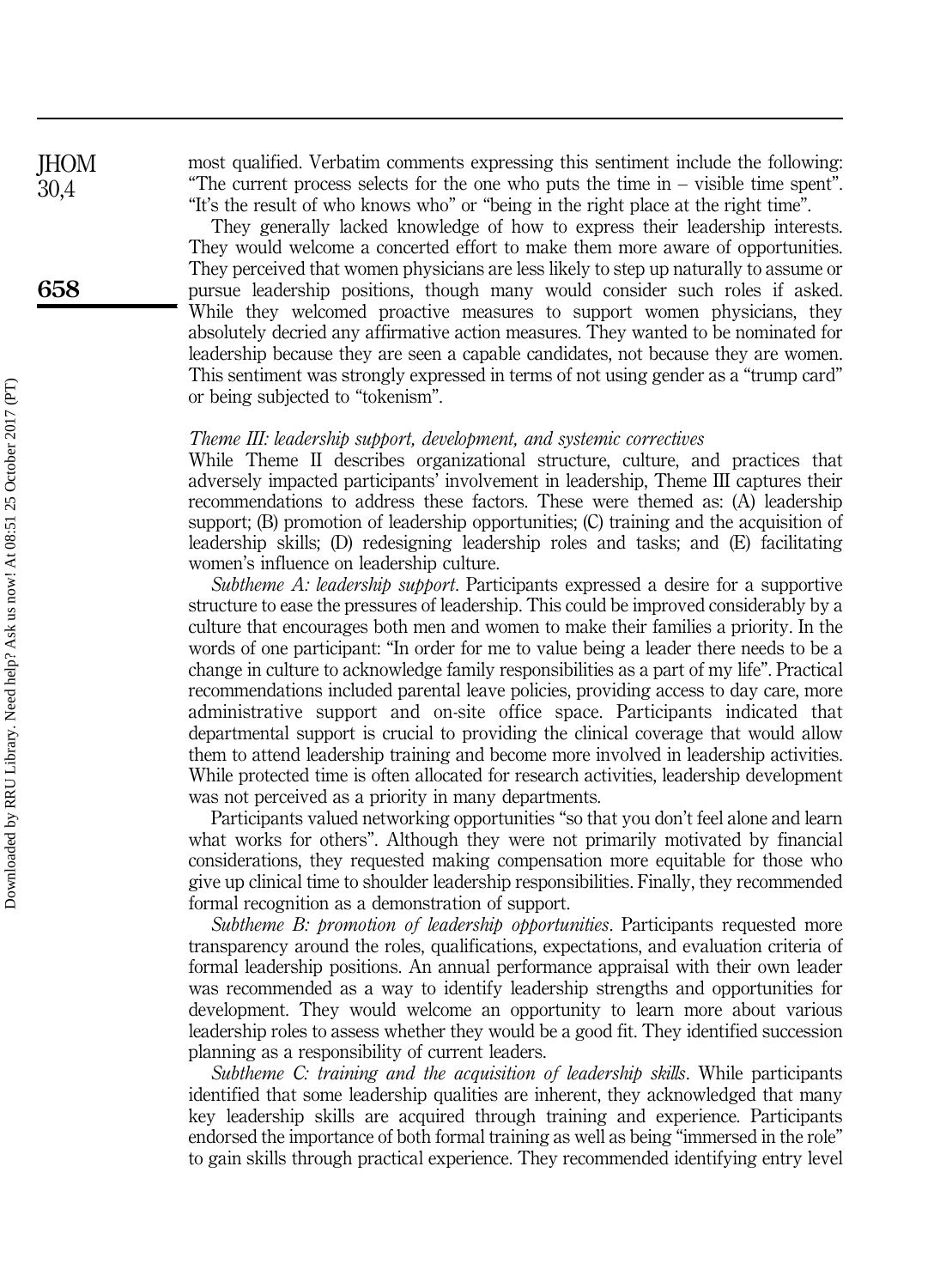roles with a clear developmental plan for working towards middle and top level leadership positions. Finally, they expressed a need for male and female mentors.

Subtheme D: redesigning leadership roles and tasks. Participants identified flexibility in the way leadership roles are defined and executed as a key factor in their ability to participate. Alternatives proposed included shared leadership positions, more flexibility for participation (e.g. teleconferencing rather than travelling between sites), and more optimal meeting times. Participants appealed for the option to delay leadership roles and pursue non-traditional career trajectories. They perceive that their absence for maternity leave or childcare responsibilities gives the impression that they are not fully engaged and that declining opportunities excludes them from future opportunities. As one participant explained: "There's a mentality of 'if you don't show up, it's because you're not interested'. So in fact, even being away on maternity leave makes you miss out on many opportunities and then it's more difficult to return. Family is seen as an interruption to a career, not as part of the journey". Another said: "I would like to change the culture where you can say 'no now, yes later, keep asking' ". Participants requested acknowledgement of the fact that they have competing priorities and cannot always participate, but that this does not signal disinterest.

Subtheme E: facilitating women's influence on leadership culture. Although participants perceived some resistance to change, they acknowledged that the culture of leadership in their context is evolving from an "autocratic" to a more collaborative approach and departments with more women leaders are at the forefront of this change. To allow further change, participants felt that females need to be placed at every level in order to influence the cultural shift. They expressed the need for more women physicians as role models at various levels of the organization "to show that it is possible" and to inspire others. Finally, they recommended that leader selection committees have female representation.

#### Discussion

A participatory approach to exploring female physician leadership allowed us to glean the perspective of those directly affected, develop a shared understanding of the issues, and engage them in identifying opportunities for change. Participants welcomed the opportunity to discuss the topic, to network, and to learn from others. We uncovered several interesting perspectives on the influences affecting women's decision to participate in leadership. A salient finding was participants' lack of willingness to assume leadership roles because they perceived the sacrifices to be too great (costs outweigh the benefits). Participants felt this was largely a generational issue rather than a gender issue. In contrast to some studies, participants did not perceive that they are excluded from leadership simply because they are women.

There are some apparent contradictions in our findings that merit further exploration. The women in this study strongly endorsed the concept that barriers to leadership (e.g. time demands) are generational rather than gender related, and did not recognize gender as a direct impediment. At the same time, they readily identified important differences in social norms related to both domestic responsibilities and leadership behaviours. A similar phenomenon was described by Isaac and Griffin (2015) whereby women chairs in academic medicine dismissed gender as a "non-issue" while recognizing differences in social expectations. Social role theory suggests that the impact of such social norms on women's behavioural and role choices often goes unrecognized (Eagly, 1987).

Women physicians as healthcare leaders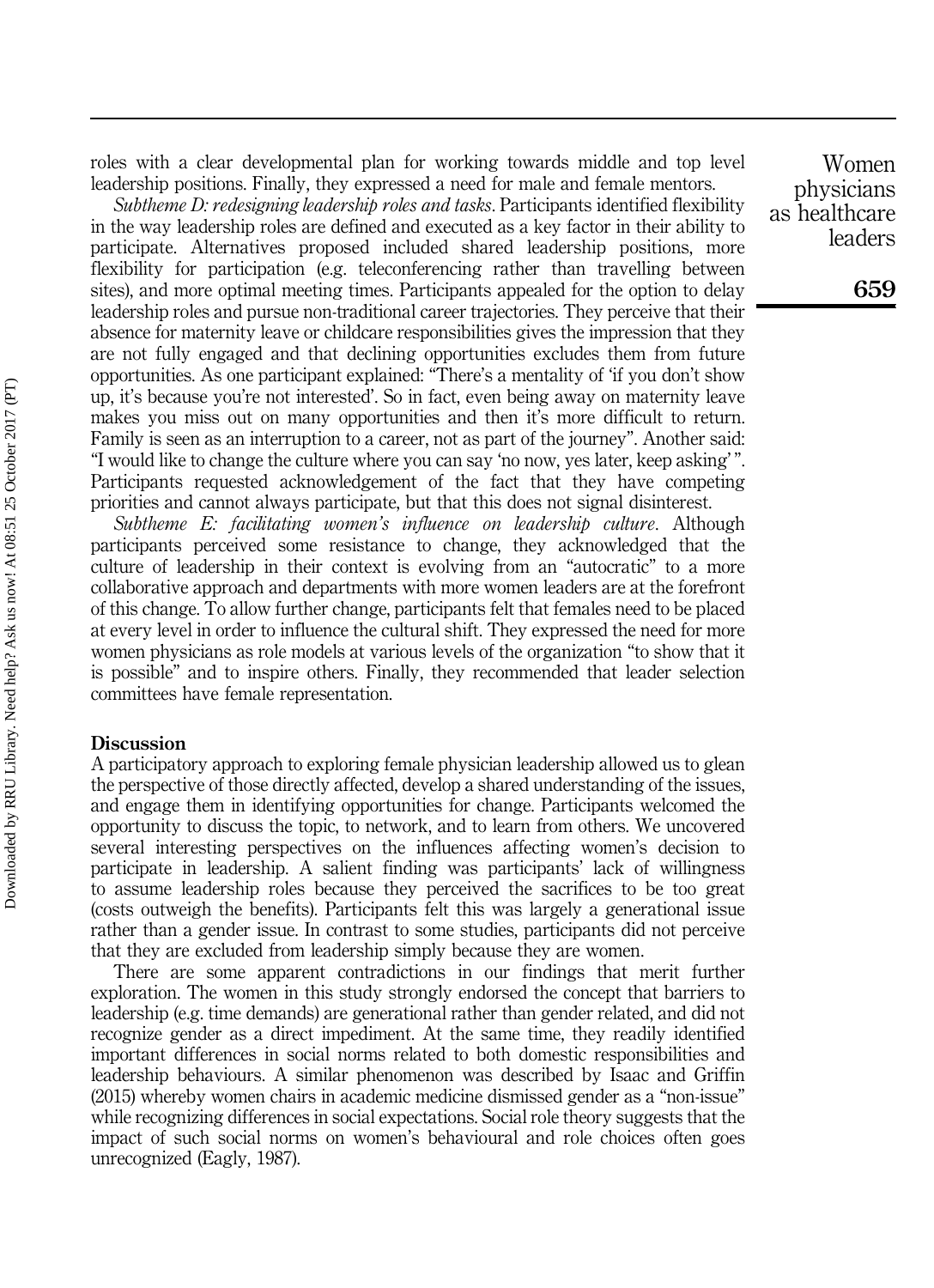Another paradox was the expressed desire for more role models and for women to be "placed" at every level of the organization, contradicted by strong opposition to affirmative action. Affirmative action and gender quotas in hiring and promoting women have been advocated as a means to increase the number of women leaders (Kumar and Johnston, 1999; Desvaux et al., 2010). However, the effectiveness of these measures is debated, particularly in the absence of other strategies to promote diversity (Thomas, 1990; Crosby et al., 2006). There is evidence to suggest that female leaders selected through affirmative action programmes are perceived to be less qualified, and that the women affected devalued their own leadership contribution and viewed leadership positions as less desirable (Islam and Zilenovsky, 2011; Heilman et al., 1987, 1992). Our participants expressed similar sentiments; they felt empowered when approached and encouraged to take on leadership roles on the basis of their qualifications and abilities rather than their gender. Furthermore, their heightened sensitivity to peer opinion serves as a strong motivator to avoid situations where they could be perceived as depriving others of leadership opportunities.

The barriers to clinical leadership identified in our study are reflective of many of the barriers female physicians face in academic leadership (Bickel et al., 2002; Buckley et al., 2000; Foster et al., 2000; Pololi et al., 2013; Westring et al., 2012; Yedidia and Bickel, 2001). These include incompatible priorities, work-life conflicts, lack of mentorship, and the need for more transparent recruitment and selection processes. Our participants confirmed the research by Forbes *et al.*  $(2004)$ , who found that many physicians are reluctant leaders who assume leadership roles at the expense of their clinical roles, and are concerned about threats to their autonomy as clinicians and loss of respect of their clinical colleagues.

In addition, we elicited some of the more subtle potential barriers for female physicians, including a system that rewards those that are more visible rather than those best qualified (Institute of Leadership and Management, 2011), and reluctance by women to apply for leadership positions if there is a chance they will not be selected (Bickel *et al.*, 2002). Finally, we identified additional potential barriers unique to the healthcare setting. These include the perceived lack of respect for leadership positions by physician peers and perceived lack of support by nursing leaders. The impact of nursing leaders on the female physicians in our study was an unexpected finding. While studies of nursing leadership describe a gender imbalance in the traditional male physician-dominated workplace culture as an impediment to female nurses' autonomy and leadership (Brandi, 2000; Roberts, 1997), the relationship between female nursing leaders and female physicians deserves further exploration.

There are several limitations to this study. We intentionally designed maximally diverse focus groups to ensure diverse views were represented and increase the likelihood that the results are more representative of the population as a whole. This study design strengthens the ability to identify common experiences that are relevant to women physicians at large, but precludes the identification of differences between distinct categories of physicians (e.g. junior vs senior, medicine vs surgery). Second, we cannot determine how unique these leadership barriers are to women as men were excluded from this study. Third, data were not recorded verbatim for practical reasons. The impact of this limitation was minimized by using scribes trained in qualitative analysis to capture the salient features of the discussion and through member checking at the time of data capture, at the close of the day through feedback and discussion, and following data analysis. Finally, this was a single centre study and additional studies are needed to support the explanatory power of our findings.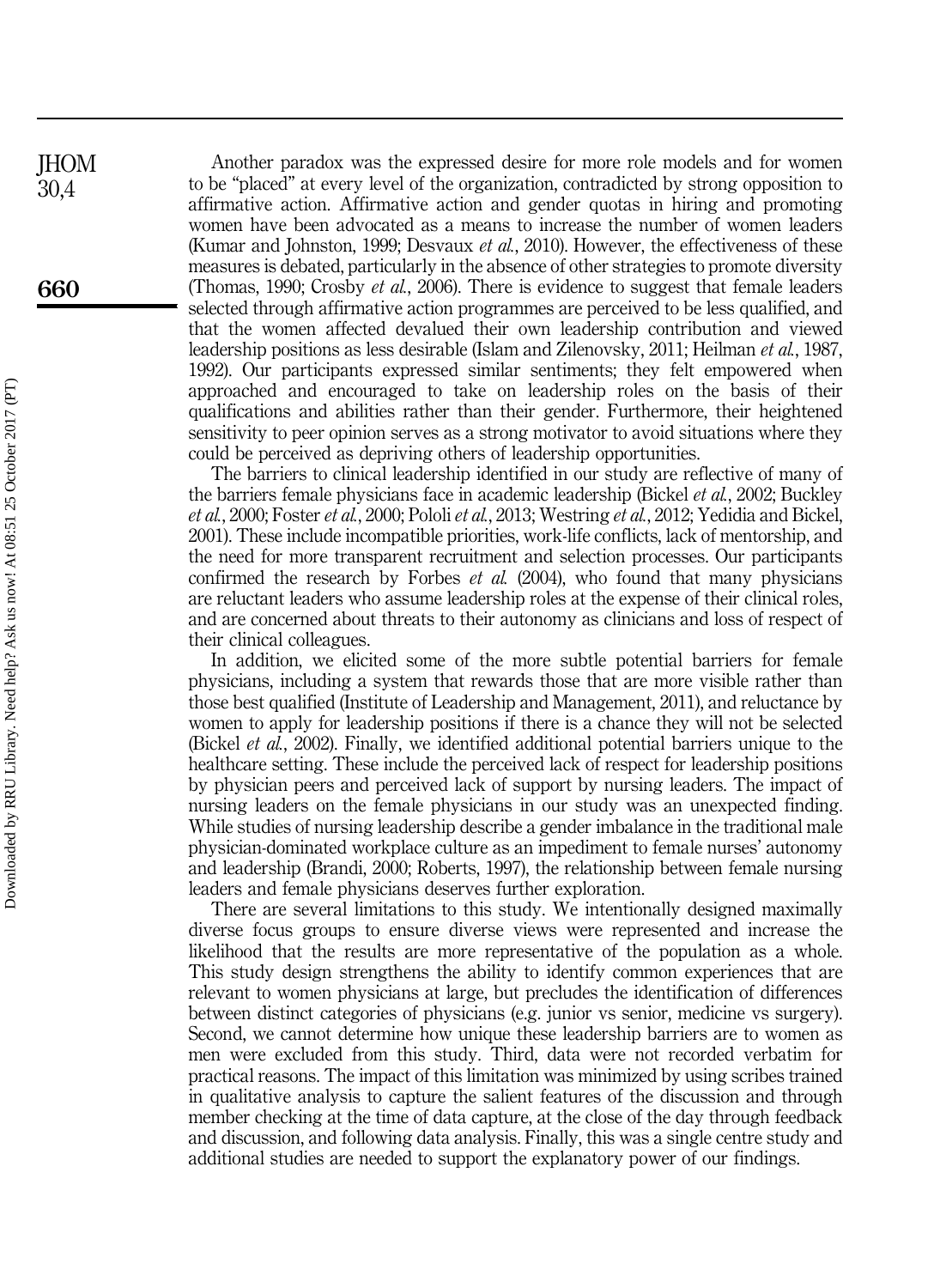The field of healthcare has been described as unique in terms of the availability of women qualified for leadership roles (Mcdonagh and Paris, 2012). Our results have practical implications for healthcare organizations looking to include more women physicians in leadership roles. Given the overwhelming endorsement of the cost-benefit considerations, the key point of influence might lie in modifying the costs and perceived costs of leadership so that potential women physician leaders do not opt out, creating a natural yet unfortunate gender inequality in leadership that is based on self-exclusion. On the other hand, reinforcing the positive aspects of leadership and providing a utilitarian perspective could serve as powerful motivators. These messages may be most effective if delivered by women physicians already in leadership roles. Finally, this exploratory study demonstrates the feasibility and value of a participatory approach in engaging physicians around a particular issue.

#### References

- American Association of Medical Colleges (2014), "The state of women in academic medicine: the pipeline and pathways to leadership, 2013-2014", available at: [www.aamc.org/](www.aamc.org/members/gwims/statistics/) [members/gwims/statistics/](www.aamc.org/members/gwims/statistics/) (accessed 7 May 2015).
- Axelrod, R.H. (2010), Terms of Engagment: New Ways of Leading and Changing Organizations, Berrett-Keohler Publishers Inc., San Francisco, CA.
- Bartels, C., Goetz, S., Ward, E. and Carnes, M. (2008), "Internal medicine residents' perceived ability to direct patient care: impact of gender and experience", *[Journal of Women](http://www.emeraldinsight.com/action/showLinks?doi=10.1108%2FJHOM-09-2014-0164&pmid=19049356&crossref=10.1089%2Fjwh.2008.0798&isi=000261331500012&citationId=p_3)'s Health*, Vol. 17 No. 10, pp. 1615-1621.
- Bickel, J., Wara, D., Atkinson, B.F., Cohen, L.S., Dunn, M., Hostler, S., Johnson, T.R.B., Morahan, P., Rubenstein, A.H., Sheldon, G.F. and Stokes, E. (2002), "Increasing women's leadership in academic medicine: report of the AAMC project impementation committee", [Academic](http://www.emeraldinsight.com/action/showLinks?doi=10.1108%2FJHOM-09-2014-0164&pmid=12377686&crossref=10.1097%2F00001888-200210000-00023&citationId=p_4) [Medicine](http://www.emeraldinsight.com/action/showLinks?doi=10.1108%2FJHOM-09-2014-0164&pmid=12377686&crossref=10.1097%2F00001888-200210000-00023&citationId=p_4), Vol. 77 No. 10, pp. 1043-1061.
- Brandi, C.L. (2000), "Relationships between nurse executives and physicians: the gender paradox in healthcare", *[JONA: The Journal of Nursing Administration](http://www.emeraldinsight.com/action/showLinks?doi=10.1108%2FJHOM-09-2014-0164&crossref=10.1097%2F00005110-200007000-00012&citationId=p_5)*, Vol. 30 Nos 7/8, pp. 373-378.
- Braun, V. and Clarke, V. (2006), "Using thematic analysis in psychology", *[Qualitative Research in](http://www.emeraldinsight.com/action/showLinks?doi=10.1108%2FJHOM-09-2014-0164&crossref=10.1191%2F1478088706qp063oa&citationId=p_6)* [Psychology](http://www.emeraldinsight.com/action/showLinks?doi=10.1108%2FJHOM-09-2014-0164&crossref=10.1191%2F1478088706qp063oa&citationId=p_6), Vol. 3 No. 2, pp. 77-101.
- Braun, V. and Clarke, V. (2012), "Thematic analysis", in Cooper, H. (Ed.), *[APA Handbook of](http://www.emeraldinsight.com/action/showLinks?doi=10.1108%2FJHOM-09-2014-0164&crossref=10.1037%2F13620-004&citationId=p_7)* [Research Methods in Psychology:](http://www.emeraldinsight.com/action/showLinks?doi=10.1108%2FJHOM-09-2014-0164&crossref=10.1037%2F13620-004&citationId=p_7) Vol. 2 Research Designs, American Psychological Association, Washington, DC, pp. 57-71.
- Brown, J. and Isaacs, D., The World Cafe Community (2005), The World Cafe: Shaping Our Futures Through Conversations That Matter, Berrett-Koehler Publishers Inc., San Francisco, CA.
- Buckley, L.M., Sanders, K., Shih, M., Kallar, S. and Hampton, C. (2000), "Obstacles to promotion? Values of women faculty about career success and recognition", *[Academic Medicine](http://www.emeraldinsight.com/action/showLinks?doi=10.1108%2FJHOM-09-2014-0164&pmid=10724319&crossref=10.1097%2F00001888-200003000-00021&isi=000085834400020&citationId=p_9)*, Vol. 75 No. 3, pp. 283-288.
- Catalyst (2011), "Women in management in Canada", available at: [www.catalyst.org/knowledge/](www.catalyst.org/knowledge/women-management-canada) [women-management-canada](www.catalyst.org/knowledge/women-management-canada) (accessed 7 May 2015).
- Claes, M.-T. (1999), "Women, men and management styles", [International Labour Review](http://www.emeraldinsight.com/action/showLinks?doi=10.1108%2FJHOM-09-2014-0164&crossref=10.1111%2Fj.1564-913X.1999.tb00396.x&isi=000085370200005&citationId=p_11), Vol. 138 No. 4, pp. 431-446.
- Crolla, E., O'Sullivan, H. and Bogg, J. (2011), "Gender and medical leadership: student perceptions and implications for developing future leaders in primary and secondary care  $-$  a pilot study", *[Journal of Primary Care & Community Health](http://www.emeraldinsight.com/action/showLinks?doi=10.1108%2FJHOM-09-2014-0164&pmid=23804838&crossref=10.1177%2F2150131911409413&citationId=p_12)*, Vol. 2 No. 4, pp. 225-228.
- Crosby, F.J., Iyer, A. and Sincharoen, S. (2006), "Understanding affirmative action", [Annual](http://www.emeraldinsight.com/action/showLinks?doi=10.1108%2FJHOM-09-2014-0164&pmid=16318608&crossref=10.1146%2Fannurev.psych.57.102904.190029&isi=000235053700023&citationId=p_13) [Review of Psychology](http://www.emeraldinsight.com/action/showLinks?doi=10.1108%2FJHOM-09-2014-0164&pmid=16318608&crossref=10.1146%2Fannurev.psych.57.102904.190029&isi=000235053700023&citationId=p_13), Vol. 57 No. 1, pp. 585-611.

Women physicians as healthcare leaders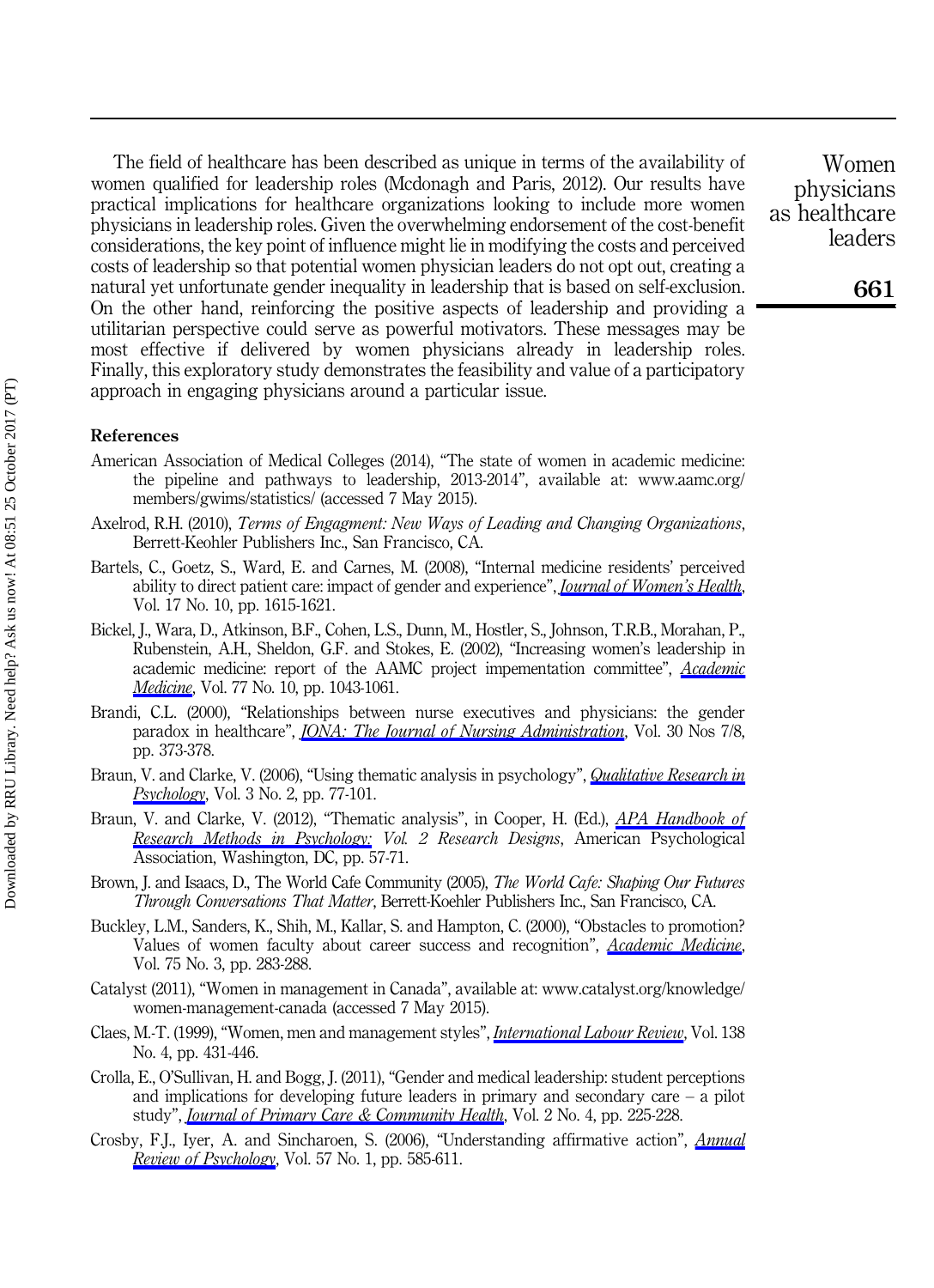| JHOM<br>30,4 | Dannemiller Tyson Associates (2000), Whole-Scale Change: Unleashing the Magic in<br>Organizations, Berrett-Koehler Publishers Inc., San Francisco, CA.                                                                                                           |
|--------------|------------------------------------------------------------------------------------------------------------------------------------------------------------------------------------------------------------------------------------------------------------------|
|              | Department of Health (UK) (2009), "Women doctors: making a difference", available at: http://213.198.<br>15.55/uploads/files/news/2009/womendoctorsmakingadifference09.pdf (accessed 7 May 2015).                                                                |
| 662          | Desvaux, G., Devillard, S. and Saucier-Sultan, S. (2010), "Women matter: women at the top of<br>corporations: making it happen", available at: www.mckinsey.com/Search.aspx?q=women<br>%20at%20the%20top%20of%20corporations (accessed 7 May 2015).              |
|              | Eagly, A.H. (1987), Sex Differences in Social Behavior: A Social-Role Interpretation, L. Erlbaum<br>Associates, Hillsdale, NJ.                                                                                                                                   |
|              | Eagly, A.H. and Karau, S.J. (1991), "Gender and the emergence of leaders: a meta-analysis",<br>Journal of Personality and Social Psychology, Vol. 60 No. 5, pp. 685-710.                                                                                         |
|              | Eagly, A.H. and Karau, S.J. (2002), "Role congruity theory of prejudice toward female leaders",<br>Psychological Review, Vol. 109 No. 3, pp. 573-598.                                                                                                            |
|              | Eggers, M., James, S. and Johnson, L.E. (2002), "Unleashing and combining the wisdom: rapid,<br>whole-systems change in public organizations", <i>Public Organization Review: A Global</i><br><i>Journal</i> , Vol. 2 No. 3, pp. 223-233.                        |
|              | Elston, M. (2009), "Women and medicine: the future: summary of findings from the Royal College<br>of Physicians research", available at: www.rcplondon.ac.uk/publications/women-and-<br>medicine (accessed 7 May 2015).                                          |
|              | Fletcher, J.K. (1999), Disappearing Acts: Gender, Power and Relational Practice at Work,<br>MIT Press, Cambridge, MA.                                                                                                                                            |
|              | Forbes, T., Hallier, J. and Kelly, L. (2004), "Doctors as managers: investors and reluctants in a dual<br>role", <i>Health Services Management Research</i> , Vol. 17 No. 3, pp. 167-176.                                                                        |
|              | Foster, S.W., McMurray, J.E., Linzer, M., Leavitt, J.W., Rosenberg, M. and Carnes, M. (2000),<br>"Results of a gender-climate and work-environment survey at a midwestern academic<br>health center", <i>Academic Medicine</i> , Vol. 75 No. 6, pp. 653-660.     |
|              | Heilman, M.E. (2001), "Description and prescription: how gender stereotypes prevent women's<br>ascent up the organizational ladder", <i>Journal of Social Issues</i> , Vol. 57 No. 4, pp. 657-674.                                                               |
|              | Heilman, M.E. and Okimoto, T.G. (2008), "Motherhood: a potential source of bias in employment<br>decisions", <i>Journal of Applied Psychology</i> , Vol. 93 No. 1, pp. 189-198.                                                                                  |
|              | Heilman, M.E., Block, C.J. and Lucas, J.A. (1992), "Presumed incompetent? Stigmatization and<br>affirmative action efforts", <i>Journal of Applied Psychology</i> , Vol. 77 No. 4, pp. 536-544.                                                                  |
|              | Heilman, M.E., Simon, M.C. and Repper, D.P. (1987), "Intentionally favored, unintentionally<br>harmed? Impact of sex-based preferential selection on self-perceptions and<br>self-evaluations", <i>Journal of Applied Psychology</i> , Vol. 72 No. 1, pp. 62-68. |
|              | Holman, P. and Devane, T. (1999), The Change Handbook, Berrett-Koehler Publishers,<br>San Francisco, CA.                                                                                                                                                         |
|              | Hoobler, J.M., Wayne, S.J. and Lemmon, G. (2009), "Bosses' perceptions of family-work conflict<br>and women's promotability: glass ceiling effects", Academy of Management Journal,<br>Vol. 52 No. 5, pp. 939-957.                                               |
|              | Institute of Leadership and Management (2011), "Ambition and gender at work", available<br>at: www.i-l-m.com/~/media/ILM%20Website/Downloads/Insight/Reports from ILM<br>website/ILM_Ambition_and_Gender_report_0211%20pdf.ashx (accessed 7 May 2015).           |
|              | Isaac, C. (2011), "Women leaders: the social world of women in healthcare", <i>Journal of Health</i><br>Organization and Management, Vol. 25 No. 2, pp. 159-175.                                                                                                 |
|              | Isaac, C. and Griffin, L. (2015), "Women chairs in academic medicine: engendering strategic                                                                                                                                                                      |

intuition", *[Journal of Health Organization and Management](http://www.emeraldinsight.com/action/showLinks?doi=10.1108%2FJHOM-09-2014-0164&system=10.1108%2FJHOM-08-2013-0174&isi=000357394100005&citationId=p_33)*, Vol. 29 No. 4, pp. 498-514.

 $\frac{6}{1}$ 

Downloaded by RRU Library. Need help? Ask us now! At 08:51 25 October 2017 (PT) Downloaded by RRU Library. Need help? Ask us now! At 08:51 25 October 2017 (PT)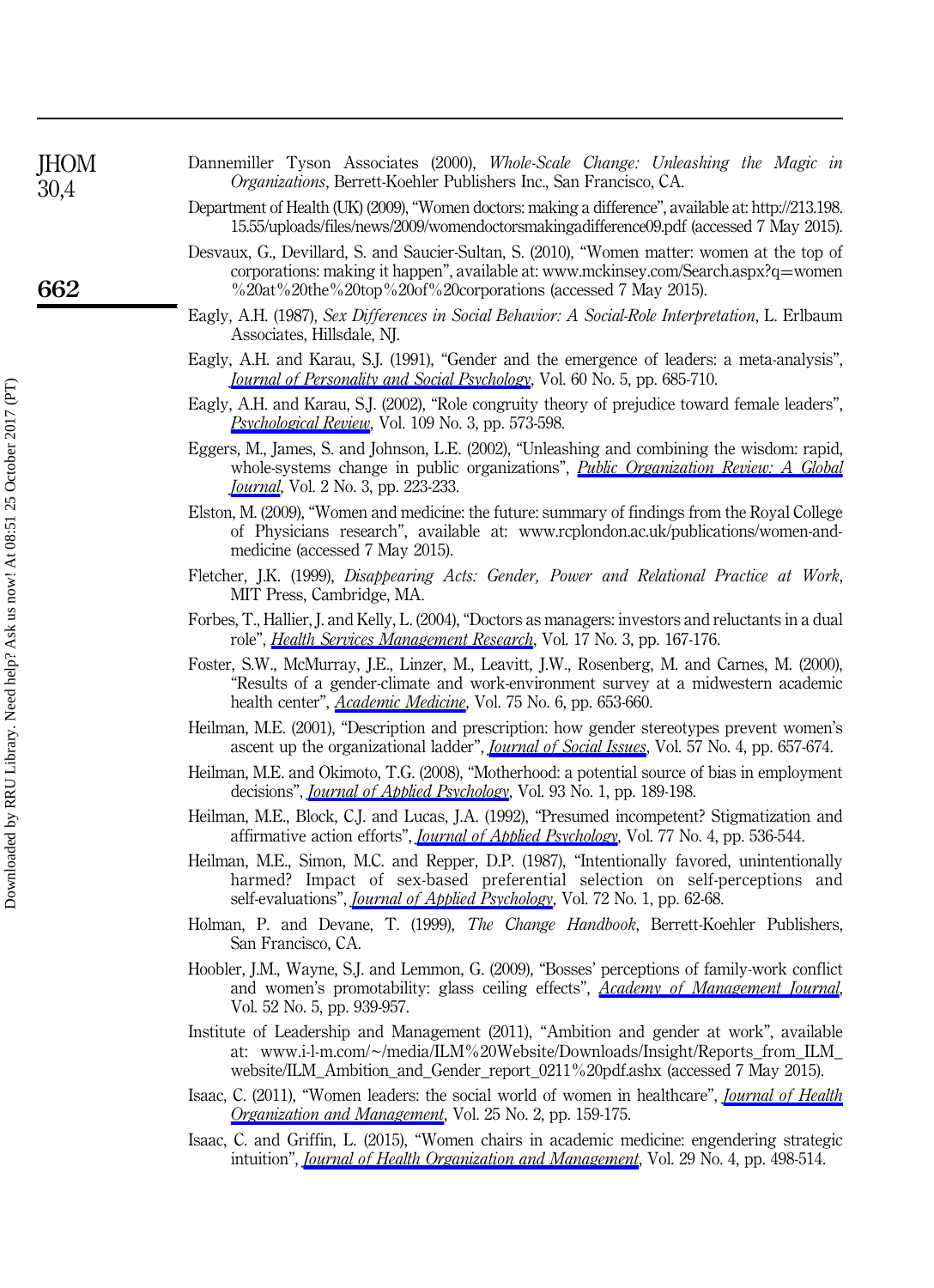- Isaac, C., Byars-Winston, A., McSorley, R., Schultz, A., Kaatz, A. and Carnes, M. (2014), "A qualitative study of work-life choices in academic internal medicine", Advances in Health Sciences Education, Vol. 18 No. 2, pp. 1-13.
- Islam, G. and Zilenovsky, S. (2011), "Affirmative action and leadership attitudes in Brazilian women managers: the moderating influence of justice perceptions", *[Journal of Personnel](http://www.emeraldinsight.com/action/showLinks?doi=10.1108%2FJHOM-09-2014-0164&crossref=10.1027%2F1866-5888%2Fa000039&isi=000293699300005&citationId=p_35)* [Psychology](http://www.emeraldinsight.com/action/showLinks?doi=10.1108%2FJHOM-09-2014-0164&crossref=10.1027%2F1866-5888%2Fa000039&isi=000293699300005&citationId=p_35), Vol. 10 No. 3, pp. 139-143.
- Itzin, C. (1995), "The gender culture in organizations", in Itzin, C. and Newman, J. (Eds), [Gender, Culture and Organizational Change](http://www.emeraldinsight.com/action/showLinks?doi=10.1108%2FJHOM-09-2014-0164&crossref=10.4324%2F9780203427965_chapter_2&citationId=p_36), Routledge, New York, NY, pp. 30-53.
- Joy, L., Carter, N.M., Wagner, H.M. and Narayanan, S. (2007), "The bottom line: corporate performance and women's representation on boards", available at: [www.catalyst.org/](www.catalyst.org/publication/200/the-bottom-line-corporate-performance-and-womens-representation-on-boards) [publication/200/the-bottom-line-corporate-performance-and-womens-representation-on](www.catalyst.org/publication/200/the-bottom-line-corporate-performance-and-womens-representation-on-boards)[boards](www.catalyst.org/publication/200/the-bottom-line-corporate-performance-and-womens-representation-on-boards) (accessed 7 May 2015).
- Kolehmainen, C., Brennan, M., Filut, A., Isaac, C. and Carnes, M. (2014), "Afraid of being 'witchy with a 'b': a qualitative study of how gender influences residents' experiences leading cardiopulmonary resuscitation", [Academic Medicine](http://www.emeraldinsight.com/action/showLinks?doi=10.1108%2FJHOM-09-2014-0164&pmid=24979289&crossref=10.1097%2FACM.0000000000000372&isi=000341524400025&citationId=p_38), Vol. 89 No. 9, pp. 1276-1281.
- Kumar, R. and Johnston, G. (1999), "Raising the 'glass ceiling' for ethnic minority women in health care management", *[Journal of Health Administration Education](http://www.emeraldinsight.com/action/showLinks?doi=10.1108%2FJHOM-09-2014-0164&pmid=10539612&citationId=p_39)*, Vol. 17 No. 2, pp. 97-109.
- Mcdonagh, K.J. and Paris, N.M. (2012), "The leadership labyrinth: career advancement for women", *[Frontiers of Health Sciences Services Mangement](http://www.emeraldinsight.com/action/showLinks?doi=10.1108%2FJHOM-09-2014-0164&pmid=22787908&citationId=p_40)*, Vol. 28 No. 4, pp. 22-28.
- Martin, G.P. and Waring, J. (2012), "Leading from the middle: constrained realities of clinical leadership in healthcare organizations", *[Health](http://www.emeraldinsight.com/action/showLinks?doi=10.1108%2FJHOM-09-2014-0164&pmid=23060359&crossref=10.1177%2F1363459312460704&isi=000320433200003&citationId=p_41)*, Vol. 17 No. 4, pp. 358-374.
- Martin, J. (1994), "The organization of exclusion: institutionalization of sex inequality, gendered faculty jobs and gendered knowledge in organizational theory and research", [Organization](http://www.emeraldinsight.com/action/showLinks?doi=10.1108%2FJHOM-09-2014-0164&crossref=10.1177%2F135050849412011&citationId=p_42), Vol. 1 No. 2, pp. 401-431.
- National Physician Survey (2007), "College of Family Physicians of Canada (CFPC), Canadian Medical Association (CMA) and the Royal College of Physicians and Surgeons of Canada (RCPSC)", available at: [http://nationalphysiciansurvey.ca/surveys/2007-survey/2007](http://nationalphysiciansurvey.ca/surveys/2007-survey/2007-results/) [results/](http://nationalphysiciansurvey.ca/surveys/2007-survey/2007-results/) (accessed 7 May 2015).
- Newman, J. (1995), "Gender and culture change", in Itzin, C. and Newman, J. (Eds), [Gender, Culture](http://www.emeraldinsight.com/action/showLinks?doi=10.1108%2FJHOM-09-2014-0164&crossref=10.4324%2F9780203427965_chapter_1&citationId=p_44) [and Organizational Change](http://www.emeraldinsight.com/action/showLinks?doi=10.1108%2FJHOM-09-2014-0164&crossref=10.4324%2F9780203427965_chapter_1&citationId=p_44), Routledge, New York, NY, pp. 11-28.
- Patton, M.Q. (2002), *Qualitative Research & Evaluation Methods*, Sage Publications Inc., Thousand Oaks, CA.
- Pololi, L.H., Civian, J.T., Brennan, R.T., Dottolo, A.L. and Krupat, E. (2013), "Experiencing the culture of academic medicine: gender matters, a national study", *[Journal of General Internal](http://www.emeraldinsight.com/action/showLinks?doi=10.1108%2FJHOM-09-2014-0164&pmid=22936291&crossref=10.1007%2Fs11606-012-2207-1&isi=000314067900010&citationId=p_46) [Medicine](http://www.emeraldinsight.com/action/showLinks?doi=10.1108%2FJHOM-09-2014-0164&pmid=22936291&crossref=10.1007%2Fs11606-012-2207-1&isi=000314067900010&citationId=p_46)*, Vol. 28 No. 2, pp. 201-207.
- Rees, B. and Garnsey, E. (2003), "Analyzing competence: gender and identity at work", [Gender,](http://www.emeraldinsight.com/action/showLinks?doi=10.1108%2FJHOM-09-2014-0164&crossref=10.1111%2F1468-0432.00211&isi=000186270700002&citationId=p_47) [Work and Organization](http://www.emeraldinsight.com/action/showLinks?doi=10.1108%2FJHOM-09-2014-0164&crossref=10.1111%2F1468-0432.00211&isi=000186270700002&citationId=p_47), Vol. 10 No. 5, pp. 551-578.
- Ridgeway, C.L. (2001), "Gender, status, and leadership", *[Journal of Social Issues](http://www.emeraldinsight.com/action/showLinks?doi=10.1108%2FJHOM-09-2014-0164&crossref=10.1111%2F0022-4537.00233&isi=000172309100002&citationId=p_48)*, Vol. 57 No. 4, pp. 637-655.
- Roberts, S.J. (1997), "Nurse executives in the 1990s: empowered or oppressed?", *[Nursing](http://www.emeraldinsight.com/action/showLinks?doi=10.1108%2FJHOM-09-2014-0164&pmid=9397846&crossref=10.1097%2F00006216-199702210-00011&citationId=p_49)* [Administration Quarterly](http://www.emeraldinsight.com/action/showLinks?doi=10.1108%2FJHOM-09-2014-0164&pmid=9397846&crossref=10.1097%2F00006216-199702210-00011&citationId=p_49), Vol. 22 No. 1, pp. 64-71.
- Rudman, L.A. (1998), "Self-promotion as a risk factor for women: the costs and benefits of counterstereotypical impression management", *[Journal of Personality and Social](http://www.emeraldinsight.com/action/showLinks?doi=10.1108%2FJHOM-09-2014-0164&pmid=9523410&crossref=10.1037%2F0022-3514.74.3.629&isi=000072529100006&citationId=p_50)* [Psychology](http://www.emeraldinsight.com/action/showLinks?doi=10.1108%2FJHOM-09-2014-0164&pmid=9523410&crossref=10.1037%2F0022-3514.74.3.629&isi=000072529100006&citationId=p_50), Vol. 74 No. 3, pp. 629-645.
- Schueller-Weidekamm, C. and Kautzky-Willer, A. (2012), "Challenges of work-life balance for women physicians/mothers working in leadership positions", *[Gender Medicine](http://www.emeraldinsight.com/action/showLinks?doi=10.1108%2FJHOM-09-2014-0164&pmid=22626768&crossref=10.1016%2Fj.genm.2012.04.002&citationId=p_51)*, Vol. 9 No. 4, pp. 244-250.

Women physicians as healthcare leaders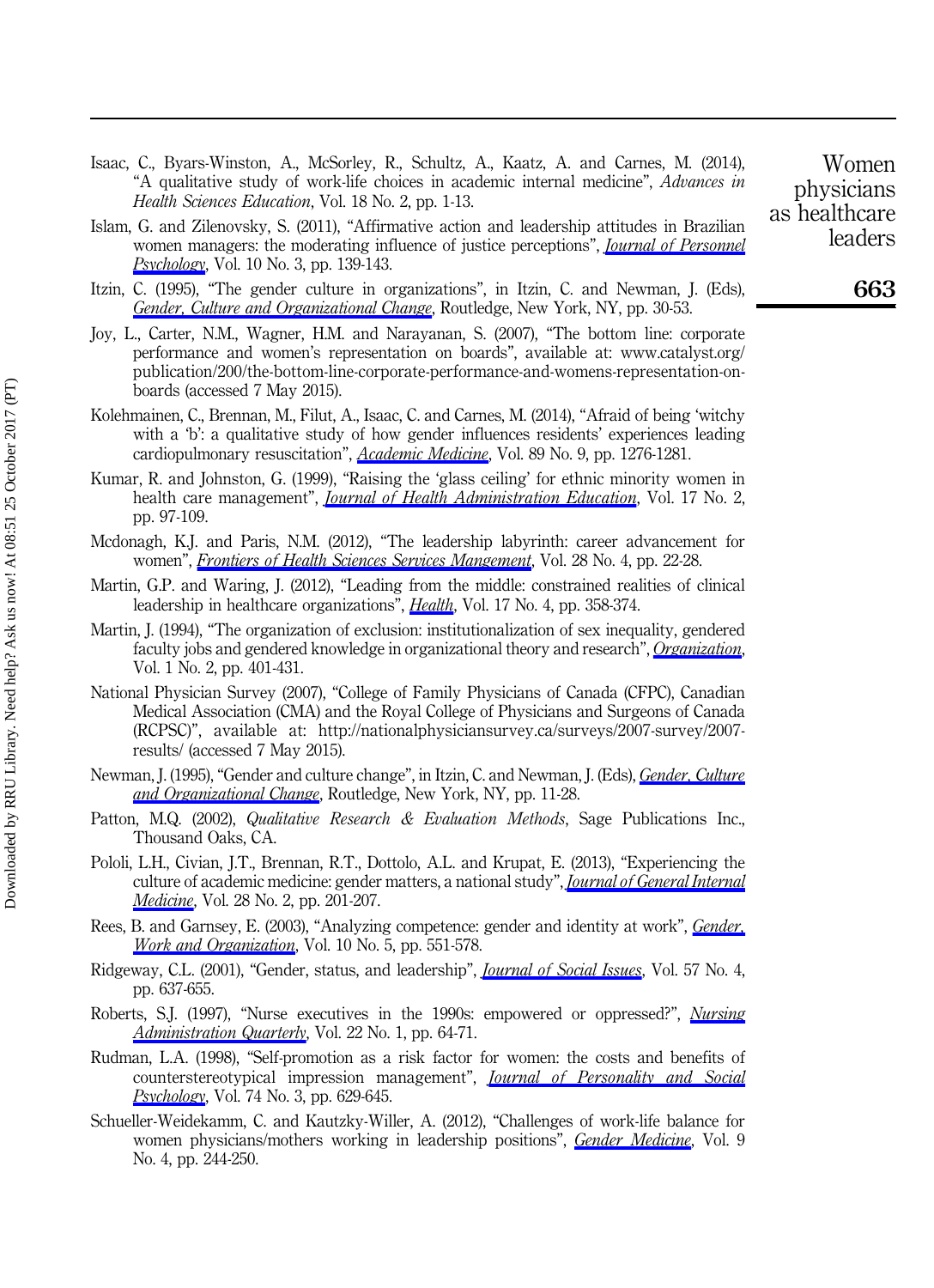| <b>JHOM</b><br>30,4 | Shamir, B. (1995), "Social distance and charisma: theoretical notes and an exploratory study",<br><i>Leadership Quarterly</i> , Vol. 6 No. 1, pp. 19-47.                                                                                            |
|---------------------|-----------------------------------------------------------------------------------------------------------------------------------------------------------------------------------------------------------------------------------------------------|
|                     | Thomas, R.R. (1990), "From affirmative action to affirming diversity", <i>Harvard Business Review</i> ,<br>Vol. 68 No. 2, pp. 107-117.                                                                                                              |
| 664                 | Westring, A.F., Speck, R.M., Sammel, M.D., Scott, P., Tuton, L.W., Grisso, J.A. and Abbuhl, S.<br>(2012), "A culture conducive to women's academic success: development of a measure",<br><i>Academic Medicine</i> , Vol. 87 No. 11, pp. 1622-1631. |
|                     | Whitehead, S. (2001), "Woman as manager: a seductive ontology", <i>Gender, Work and Organization</i> ,<br>Vol. 8 No. 1, pp. 84-107.                                                                                                                 |
|                     | Wood, W. and Karten, S.J. (1986), "Sex differences in interaction style as a product of perceived<br>sex differences in competence", <i>Journal of Personality and Social Psychology</i> , Vol. 50 No. 2,<br>pp. 341-347.                           |
|                     | Yedidia, M. and Bickel, J. (2001), "Why aren't there more women leaders in academic medicine?<br>The views of clinical department chairs", <i>Academic Medicine</i> , Vol. 76 No. 5,<br>pp. 453-465.                                                |

- Yeh, C.J. and Inman, A.G. (2007), "Qualitative data analysis and interpretation in counseling psychology: strategies for best practices", [The Counseling Psychologist](http://www.emeraldinsight.com/action/showLinks?doi=10.1108%2FJHOM-09-2014-0164&crossref=10.1177%2F0011000006292596&isi=000246110000001&citationId=p_58), Vol. 35 No. 3, pp. 369-403.
- Zismer, D.K. and Brueggemann, J. (2010), "Examining the 'Dyad' as a management model in integrated health systems", *[Physician Executive Journal](http://www.emeraldinsight.com/action/showLinks?doi=10.1108%2FJHOM-09-2014-0164&pmid=20175382&citationId=p_59)*, Vol. 36 No. 1, pp. 14-19.

#### Appendix. Concurrent focus groups semi-structured interview guide

#### A-Topic 1: individual factors

What does leadership mean to you? How do you define leadership? Do you see yourself as a leader? Why? Why not?

Is leadership one of your career goals? Do you see value in being a leader?

What are some of the challenges in the lives of women physician leaders or those who wish to assume leadership positions? Can you give specific examples from your experience?

In your opinion, what could be done to overcome these challenges?

#### B-Topic 2: organizational culture

What is your opinion of the process used to select, support, and reward or recognize physician leaders?

Is the organizational culture conducive to women physicians in leadership? Why? Why not? Can you give some specific examples from your experience?

In your opinion, what would be some concrete steps administration could take to support women physicians in leadership? Your leadership?

#### C-Topic 3: departmental/divisional culture

With regards to your department or division, what is your opinion of the process used to select, support, and reward or recognize physician leaders?

Is the culture within your department and division conducive to women physicians in leadership? To the expression of your own leadership qualities? Why? Why not? Can you give some specific examples from your experience?

In your opinion, what would be some concrete steps your department or division could take to support women physicians in leadership? What do you need to express what you consider to be your own leadership skills and aspirations?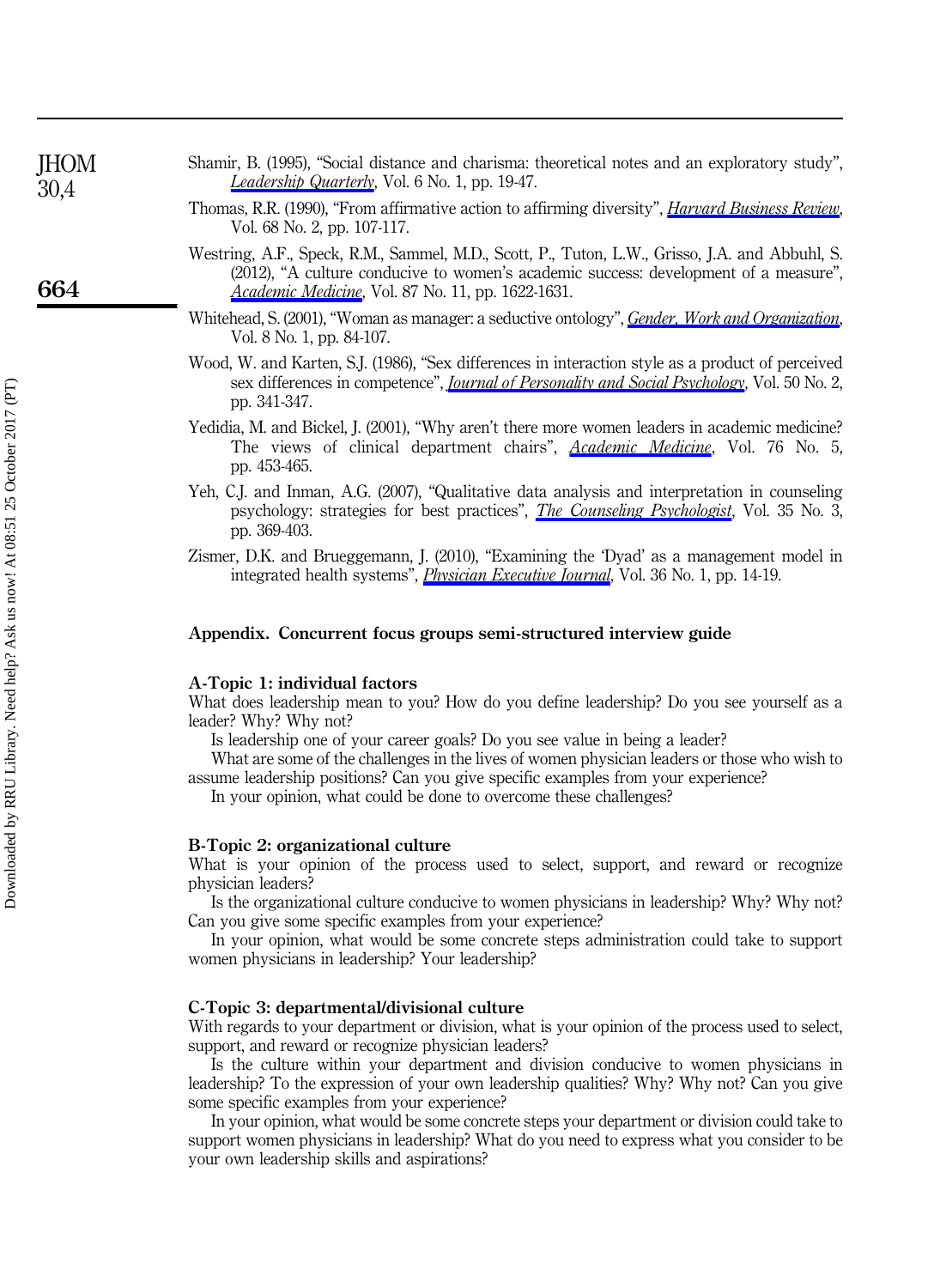#### D-Topic 4: leadership development

What does it take to develop a good leader?

What leadership development or training opportunities have you had in the past? How have they helped you develop as a leader? What opportunities have been unhelpful?

In your opinion, what steps should be taken to develop or train more women physician leaders?

#### About the authors

Virginia R. Roth, MD, MBA, is an Associate Professor of Medicine and Epidemiology at The University of Ottawa, and Director of Physician Leadership Development and Physician Engagement at The Ottawa Hospital, Ottawa, Ontario, Canada. Virginia R. Roth is the corresponding author and can be contacted at: [vroth@toh.on.ca](mailto:vroth@toh.on.ca)

Anne Theriault, PhD, is an Associate Professor of Counselling in the Faculty of Education at the The University of Ottawa, Ottawa, Ontario, Canada.

Chris Clement, RN, BScN, MA, is a Past Director Medical Affairs and Clinical Director of Mental Health at The Ottawa Hospital, Ottawa, Ontario, Canada and currently holds the position of Vice-President Quality, Professional Practice, Chief Nursing Executive at The Royal Ottawa Hospital, Ottawa, Ontario, Canada.

Jim Worthington, MD, is a Senior Vice-President of Medical Affairs, Quality, and Performance at The Ottawa Hospital, Ottawa, Ontario, Canada.

For instructions on how to order reprints of this article, please visit our website: www.emeraldgrouppublishing.com/licensing/reprints.htm Or contact us for further details: permissions@emeraldinsight.com

665 leaders

Women physicians as healthcare